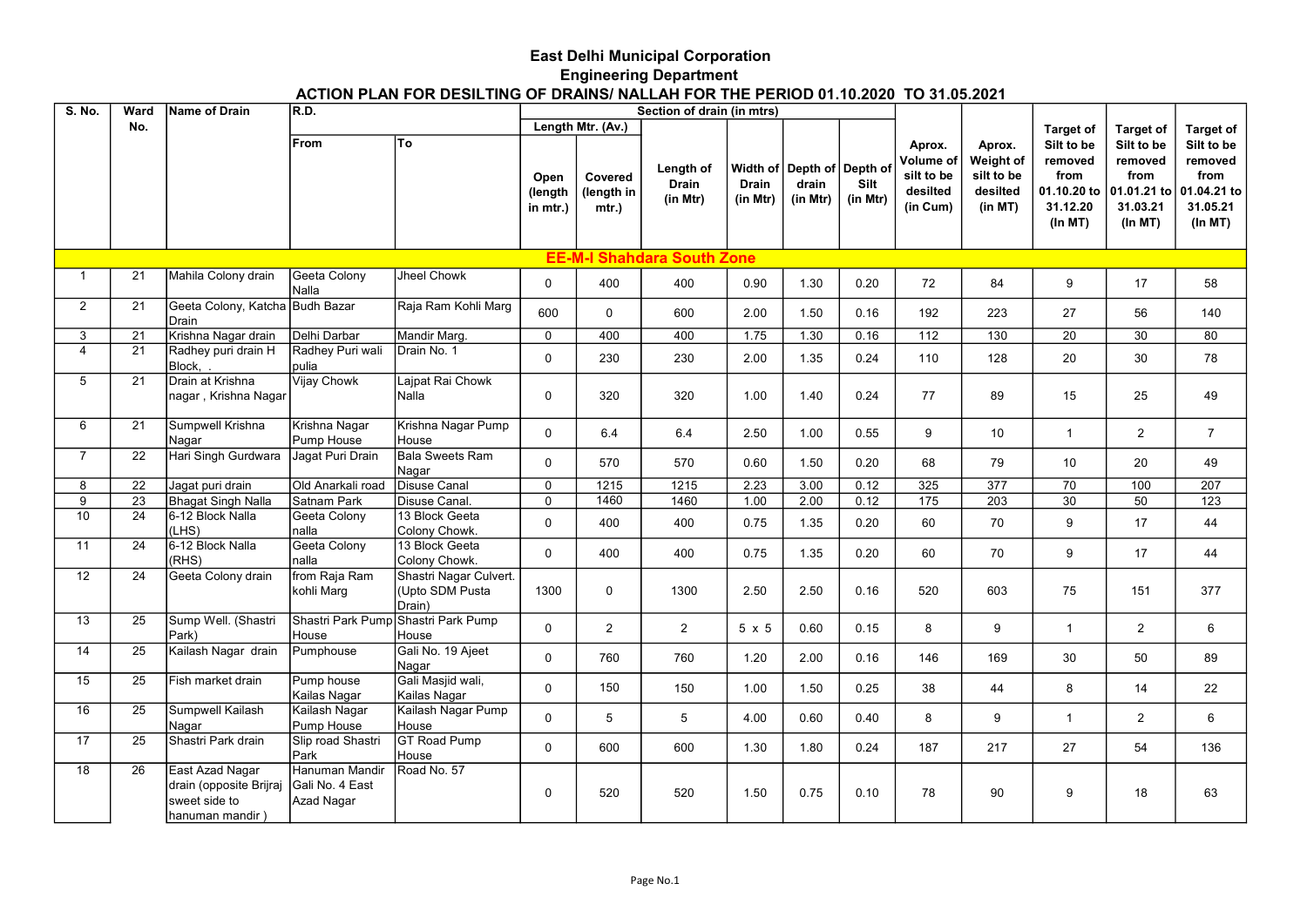| <b>S. No.</b> | Ward            | <b>Name of Drain</b>                              | R.D.                                               |                                         |                             |                                | Section of drain (in mtrs)         |                          |                                                 |                  |                                                           |                                                          |                                                                     |                                                                     |                                                                      |
|---------------|-----------------|---------------------------------------------------|----------------------------------------------------|-----------------------------------------|-----------------------------|--------------------------------|------------------------------------|--------------------------|-------------------------------------------------|------------------|-----------------------------------------------------------|----------------------------------------------------------|---------------------------------------------------------------------|---------------------------------------------------------------------|----------------------------------------------------------------------|
|               | No.             |                                                   |                                                    |                                         |                             | Length Mtr. (Av.)              |                                    |                          |                                                 |                  |                                                           |                                                          | <b>Target of</b>                                                    | <b>Target of</b>                                                    | <b>Target of</b>                                                     |
|               |                 |                                                   | <b>From</b>                                        | To                                      | Open<br>(length<br>in mtr.) | Covered<br>(length in<br>mtr.) | Length of<br>Drain<br>(in Mtr)     | <b>Drain</b><br>(in Mtr) | Width of Depth of Depth of<br>drain<br>(in Mtr) | Silt<br>(in Mtr) | Aprox.<br>Volume of<br>silt to be<br>desilted<br>(in Cum) | Aprox.<br>Weight of<br>silt to be<br>desilted<br>(in MT) | Silt to be<br>removed<br>from<br>01.10.20 to<br>31.12.20<br>(ln MT) | Silt to be<br>removed<br>from<br>01.01.21 to<br>31.03.21<br>(ln MT) | Silt to be<br>removed<br>from<br>01.04.21 to<br>31.05.21<br>(In M T) |
| 19            | 26              | East Azad Nagar<br>Drain Brij raj sweet<br>side   | Mulla wali pulia<br>Gali NO. 11 West<br>Azad Nagar | Road No. 57                             | $\mathbf{0}$                | 795                            | 795                                | 1.50                     | 1.80                                            | 0.10             | 119                                                       | 138                                                      | 21                                                                  | 42                                                                  | 75                                                                   |
| 20            | 26              | Shankar Nagar nalla                               | Mulla wali pulia                                   | Drain No. 1                             | $\Omega$                    | 540                            | 540                                | 1.50                     | 1.10                                            | 0.10             | 81                                                        | 94                                                       | 14                                                                  | 28                                                                  | 52                                                                   |
| 21            | 26              |                                                   |                                                    |                                         | $\Omega$                    | 120                            | $\overline{120}$                   | 1.60                     | 1.10                                            | 0.10             | 19                                                        | $\overline{22}$                                          | $\ensuremath{\mathsf{3}}$                                           | $\overline{7}$                                                      | 12                                                                   |
| 22            | 26              |                                                   |                                                    |                                         | $\mathbf 0$                 | 270                            | 270                                | 1.70                     | 1.80                                            | 0.10             | 46                                                        | 53                                                       | 8                                                                   | 16                                                                  | 29                                                                   |
| 23            | 27              | Scooter market Drain   Rajgarh colony             | qali No.17                                         | <b>Chand Mohalla</b><br>Dhalao          | 500                         |                                | 500.00                             | 1.50                     | 0.65                                            | 0.10             | 75                                                        | 87                                                       | 15                                                                  | 25                                                                  | 47                                                                   |
| 24            | 27              | Ajeet Nagar drain                                 | Gali No. 19 Ajeet<br>Nagar                         | Drain No.1                              | $\mathbf 0$                 | 700                            | 700                                | 1.25                     | 2.00                                            | 0.15             | 131                                                       | 152                                                      | 20                                                                  | 41                                                                  | 91                                                                   |
| 25            | 27              | Raghubar pura drain<br>LHS Lal                    | Gali No. 1<br>Shankar Nagar<br>Extension           | Lal Batti Chowk<br>subhash mohalla      | $\mathbf 0$                 | 1000                           | 1000                               | 0.90                     | 1.00                                            | 0.15             | 135                                                       | 157                                                      | 23                                                                  | 47                                                                  | 86                                                                   |
| 26            | $\overline{27}$ | Raghubar pura drain<br><b>RHS</b>                 | Toll Ram Gaur<br>Marg Raj Garh<br>Colony Extn      | Lal Batti Chowk<br>subhash mohalla      | $\mathbf{0}$                | 1000                           | 1000                               | 0.90                     | 1.00                                            | 0.15             | 135                                                       | 157                                                      | 23                                                                  | 47                                                                  | 86                                                                   |
| 27            | 27              | Ramnagar drain                                    | <b>Budh Bazar</b><br>culvert                       | Jain Chowk Ram<br>Nagar                 | $-$                         | 300                            | 300                                | 1.60                     | 1.00                                            | 0.10             | 48                                                        | 56                                                       | 8                                                                   | 17                                                                  | 31                                                                   |
| 28            | 27              | Nalla along main road<br>Seelampur (Both<br>Side) | Gurduwara Road                                     | E-82 near Community<br>Center Seelampur | 570                         |                                | 570                                | 1.50                     | 1.10                                            | 0.10             | 86                                                        | 99                                                       | 16                                                                  | 30                                                                  | 53                                                                   |
|               |                 |                                                   |                                                    |                                         |                             |                                | 15133                              |                          |                                                 |                  |                                                           | 3620                                                     | 523                                                                 | 955                                                                 | 2140                                                                 |
|               |                 |                                                   |                                                    |                                         |                             |                                | <b>EE-M-II Shahdara South Zone</b> |                          |                                                 |                  |                                                           |                                                          |                                                                     |                                                                     |                                                                      |
| 29            | 18E             | Drain along Gharonda Vivek Apptt<br>Apptt,        |                                                    | Gharonda Apttt                          | $\overline{a}$              | 460                            | 460                                | 0.60                     | 1.20                                            | 0.15             | 41                                                        | 48                                                       | 8                                                                   | 20                                                                  | 20                                                                   |
| 30            | 17E             | Kasturba drain                                    | <b>Shivam Enclave</b>                              | Gali No.1 Vishwas<br>Nagar              | $\overline{a}$              | 1200                           | 1200                               | 4.10                     | 3.75                                            | 0.15             | 738                                                       | 863                                                      | 10                                                                  | 162                                                                 | 691                                                                  |
|               |                 |                                                   | Gali No.1 Vishwas drain No.1<br>Nagar              |                                         |                             | 300                            | 300                                | 3.00                     | 3.75                                            | 0.15             | 135                                                       | 158                                                      | 10                                                                  | 30                                                                  | 118                                                                  |
| 31            |                 | Nakul Gali drain<br>Vishwas Nagar                 | 60ft road                                          | Kasturba Nagar drain                    | $\overline{a}$              | 483                            | 483                                | 0.90                     | 1.50                                            | 0.15             | 65                                                        | 76                                                       | 10                                                                  | 20                                                                  | 46                                                                   |
| 32            |                 | Gali No.10, drain<br>Vishwas Nagar                | 60ft road                                          | Kasturba Nagar drain                    |                             | 220                            | 220                                | 0.75                     | 1.50                                            | 0.20             | 33                                                        | 39                                                       | 10                                                                  | 15                                                                  | 14                                                                   |
| 33            |                 | Gali No.3 drain<br>Vishwas Nagar                  | 60ft road                                          | Kasturba Nagar drain                    | $\overline{a}$              | 402                            | 402                                | 0.90                     | 1.50                                            | 0.15             | 54                                                        | 63                                                       | 6                                                                   | 30                                                                  | 27                                                                   |
| 34            |                 | 18 Qtr. To New<br>Vishwas Nagar drain             | Pandav road                                        | 60 ft road Vishwas<br>Nagar             | 180                         |                                | 180                                | 0.60                     | 1.50                                            | 0.15             | 16                                                        | 19                                                       | 5                                                                   | 5                                                                   | 9                                                                    |
|               |                 |                                                   | Pandav road                                        | 60 ft road Vishwas<br>Nagar             |                             | 213                            | 213                                | 0.90                     | 1.50                                            | 0.15             | 29                                                        | 34                                                       | 8                                                                   | 9                                                                   | 17                                                                   |
|               |                 |                                                   | 60ft road                                          | Kasturba Nagar drain                    | 174                         |                                | 174                                | 0.60                     | 1.50                                            | 0.15             | 16                                                        | 18                                                       | 5                                                                   | $\overline{4}$                                                      | 9                                                                    |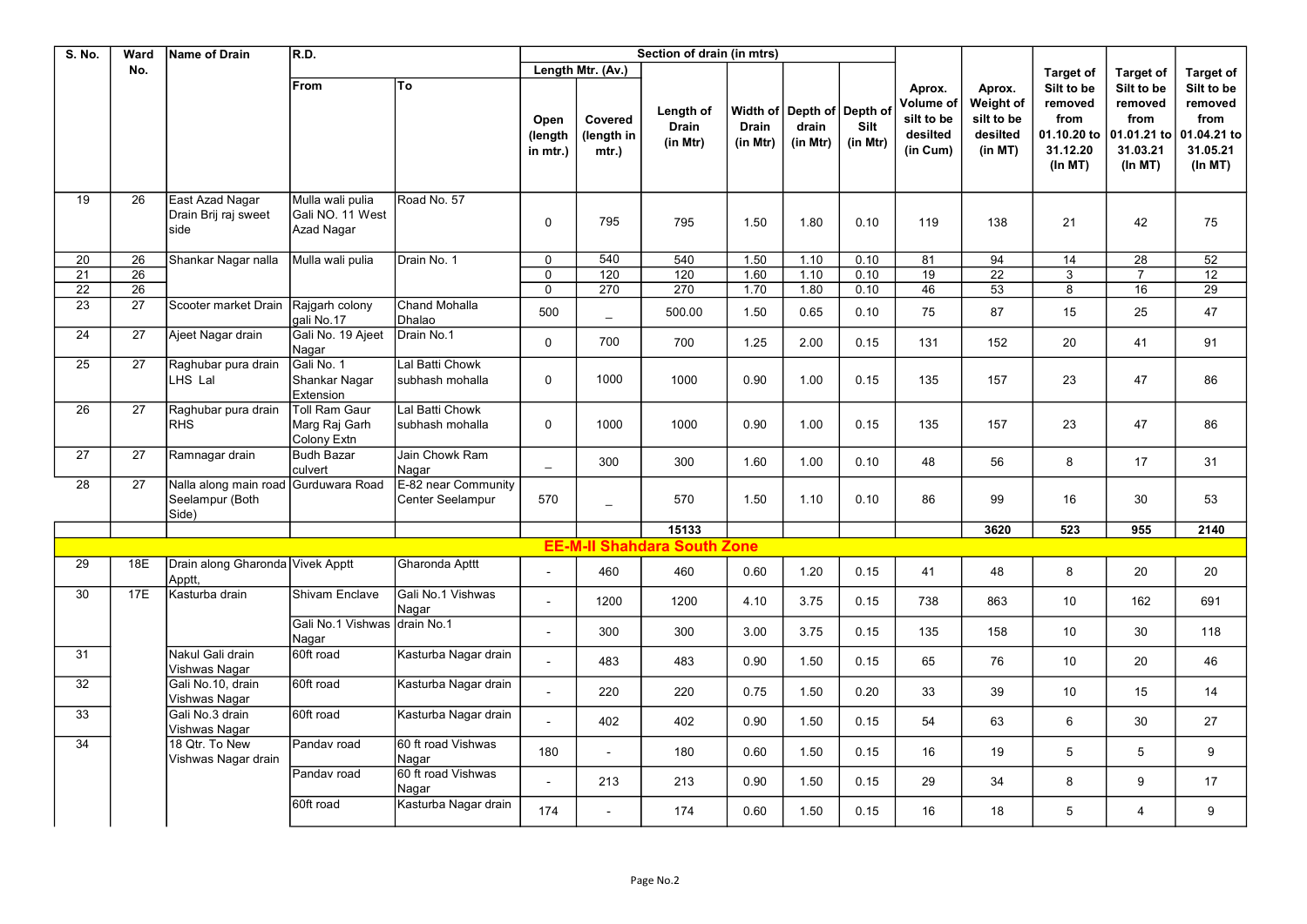| <b>S. No.</b>   | Ward | Name of Drain                                 | R.D.                          |                                |                             |                                | Section of drain (in mtrs)          |                          |                                                 |                  |                                                           |                                                          |                                                                     |                                                                     |                                                                     |
|-----------------|------|-----------------------------------------------|-------------------------------|--------------------------------|-----------------------------|--------------------------------|-------------------------------------|--------------------------|-------------------------------------------------|------------------|-----------------------------------------------------------|----------------------------------------------------------|---------------------------------------------------------------------|---------------------------------------------------------------------|---------------------------------------------------------------------|
|                 | No.  |                                               |                               |                                |                             | Length Mtr. (Av.)              |                                     |                          |                                                 |                  |                                                           |                                                          | <b>Target of</b>                                                    | <b>Target of</b>                                                    | <b>Target of</b>                                                    |
|                 |      |                                               | From                          | To                             | Open<br>(length<br>in mtr.) | Covered<br>(length in<br>mtr.) | Length of<br>Drain<br>(in Mtr)      | <b>Drain</b><br>(in Mtr) | Width of Depth of Depth of<br>drain<br>(in Mtr) | Silt<br>(in Mtr) | Aprox.<br>Volume of<br>silt to be<br>desilted<br>(in Cum) | Aprox.<br>Weight of<br>silt to be<br>desilted<br>(in MT) | Silt to be<br>removed<br>from<br>01.10.20 to<br>31.12.20<br>(ln MT) | Silt to be<br>removed<br>from<br>01.01.21 to<br>31.03.21<br>(ln MT) | Silt to be<br>removed<br>from<br>01.04.21 to<br>31.05.21<br>(ln MT) |
|                 |      |                                               | 60ft road                     | Kasturba Nagar drain           |                             | 200                            | 200                                 | 0.75                     | 1.50                                            | 0.15             | 23                                                        | 26                                                       | $\overline{7}$                                                      | 6                                                                   | 13                                                                  |
| 35              | 19E  | Gazipur Village drain                         | Ambedkar Park                 | <b>NH 24</b>                   | 800                         |                                | 800                                 | 0.75                     | 1.80                                            | 0.20             | 120                                                       | 140                                                      | 5                                                                   | 35                                                                  | 100                                                                 |
| 36              | 20E  | Arya Nagar drain                              | Arya Nagar Village drain No.1 |                                | 625                         |                                | 625                                 | 3.60                     | 1.80                                            | 0.15             | 338                                                       | 395                                                      | 10                                                                  | 90                                                                  | 295                                                                 |
| 37              | 31E  | Pandav Road Nallah                            | Swarn Cinema                  | LIC road                       | 450                         | $\blacksquare$                 | 450                                 | 0.65                     | $\overline{1.20}$                               | 0.15             | 44                                                        | 51                                                       | $\overline{5}$                                                      | 15                                                                  | 31                                                                  |
| 38              |      | Satgarh Nallah                                | Drain NO.1                    | Gali No.15 Bhola Nath<br>Nagar | 400                         |                                | 400                                 | 0.75                     | 0.10                                            | 0.20             | 60                                                        | 70                                                       | 5                                                                   | 20                                                                  | 45                                                                  |
| 39              |      | Tikona Park Nallah                            | Pandav road                   | Jwala Nagar chowk              | $\blacksquare$              | 225                            | $\overline{225}$                    | 1.00                     | 1.40                                            | 0.20             | 45                                                        | 53                                                       | 10                                                                  | 10                                                                  | $\overline{33}$                                                     |
| 40              |      | <b>Bhola Nath Nagar</b><br>Nallah             | drain No.1                    | JE Store                       | $\blacksquare$              | 1100                           | 1100                                | 1.00                     | 1.50                                            | 0.25             | 275                                                       | 322                                                      | 10                                                                  | 40                                                                  | 272                                                                 |
| 41              | 30E  | Nalla along Railway<br>line                   | Rub Vivek Vihar<br>Ph-II      | Shahdara Rly Station           | 1000                        |                                | 1000                                | 1.20                     | 1.35                                            | 0.30             | 360                                                       | 421                                                      | 5                                                                   | 100                                                                 | 316                                                                 |
| 42              |      | Swami Amardev Nalla Indra Park                |                               | Kasturba Nagar<br>Chowk        | $\overline{a}$              | 425                            | 425                                 | 1.20                     | 1.50                                            | 0.15             | 77                                                        | 90                                                       | 5                                                                   | 30                                                                  | 55                                                                  |
| 43              | 29E  | Vishwkarma Nagar<br>Nalla                     | H.No.1 P. Khand               | Udiya Mandir                   | 900                         |                                | 900                                 | 1.50                     | 2.10                                            | 0.20             | 270                                                       | 316                                                      | 5                                                                   | 100                                                                 | 211                                                                 |
| 44              |      | Janta Flat Nalla                              | <b>RUB Vivek Vihar</b>        | drain No.2                     | 852                         | $\sim$                         | 852                                 | 1.95                     | 1.80                                            | 0.15             | 249                                                       | 292                                                      | 9                                                                   | 100                                                                 | 183                                                                 |
| $\overline{45}$ |      | Majid Road Nalla                              | round about R-<br>Block       | <b>GT Road</b>                 | 416                         |                                | 416                                 | 1.15                     | 1.50                                            | 0.15             | 72                                                        | 84                                                       | 10                                                                  | 14                                                                  | 60                                                                  |
|                 |      |                                               |                               |                                |                             |                                | 11025                               |                          |                                                 |                  |                                                           | 3579                                                     | 158                                                                 | 855                                                                 | 2565                                                                |
|                 |      |                                               |                               |                                |                             |                                | <b>EE-M-III Shahdara South Zone</b> |                          |                                                 |                  |                                                           |                                                          |                                                                     |                                                                     |                                                                     |
| 46              | 001E | Nalla from Block No.<br>19 to 25 Central Road | Block No. 19                  | Block No. 25 central<br>road   | 300.00                      | 650.00                         | 950.00                              | 0.75                     | 1.25                                            | 0.15             | 107                                                       | 125                                                      | 13                                                                  | 31                                                                  | 81                                                                  |
| 47              | 001E | Drain from Mayur<br>Vihar Pkt-II to           | Mayur Vihar Pkt-II            | Gurudward Chowk.               |                             | 600.00                         | 600.00                              | 0.85                     | 1.40                                            | 0.15             | 77                                                        | 90                                                       | 9                                                                   | 22                                                                  | 58                                                                  |
| 48              | 001E | Nalla from Block No.<br>14 to 13 Central Road | Block No. 14                  | 13 Central Road<br>Trilokpuri. |                             | 300.00                         | 300.00                              | 0.75                     | 1.25                                            | 0.15             | 34                                                        | 39                                                       | $\overline{4}$                                                      | 10                                                                  | 26                                                                  |
| 49              | 002E | Sanjay drain in Trilok<br>Puri                | Kotla road                    | Gazipur road                   | 950.00                      |                                | 950.00                              | 5.00                     | 1.65                                            | 0.20             | 950                                                       | 1112                                                     | 111                                                                 | 278                                                                 | 722                                                                 |
| 50              | 002E | Block No. 9 to 12<br>(L.H.S), Trilok Puri     | Block No. 9                   | 12 (L.H.S), Trilok Puri        |                             | 700.00                         | 700.00                              | 0.90                     | 1.25                                            | 0.15             | 95                                                        | 111                                                      | 11                                                                  | 28                                                                  | 72                                                                  |
| 51              | 002E | Block No. 9 to 12<br>(R.H.S), Trilok Puri     | Block No. 9                   | 12 (R.H.S), Trilok Puri        |                             | 700.00                         | 700.00                              | 0.90                     | 1.25                                            | 0.15             | 95                                                        | 111                                                      | 11                                                                  | 28                                                                  | 72                                                                  |
| 52              | 002E | Block No. 15 to 18<br>(Internal Road).        | Block No. 15                  | 18 (Internal Road).            |                             | 550.00                         | 550.00                              | 0.80                     | 1.30                                            | 0.15             | 66                                                        | 77                                                       | 8                                                                   | 19                                                                  | 50                                                                  |
| 53              | 003E | Nalla from Block No.<br>26 to 30 Central Rd.  | Block No. 26                  | 30 Central Rd.                 |                             | 880.00                         | 880.00                              | 0.75                     | 1.25                                            | 0.15             | 99                                                        | 116                                                      | 12                                                                  | 29                                                                  | 75                                                                  |
| 54              | 003E | Nalla from Block No.<br>26 to 30 Main Rd.     | Block No. 26                  | 30 Main Rd.                    |                             | 980.00                         | 980.00                              | 0.75                     | 1.25                                            | 0.15             | 110                                                       | 129                                                      | 13                                                                  | 32                                                                  | 84                                                                  |
| 55              | 003E | Nalla from Block No.<br>31 to 36 Central Rd.  | Block No. 31                  | 36 Central Rd.                 |                             | 1000.00                        | 1000.00                             | 0.75                     | 1.25                                            | 0.15             | 113                                                       | 132                                                      | 13                                                                  | 33                                                                  | 86                                                                  |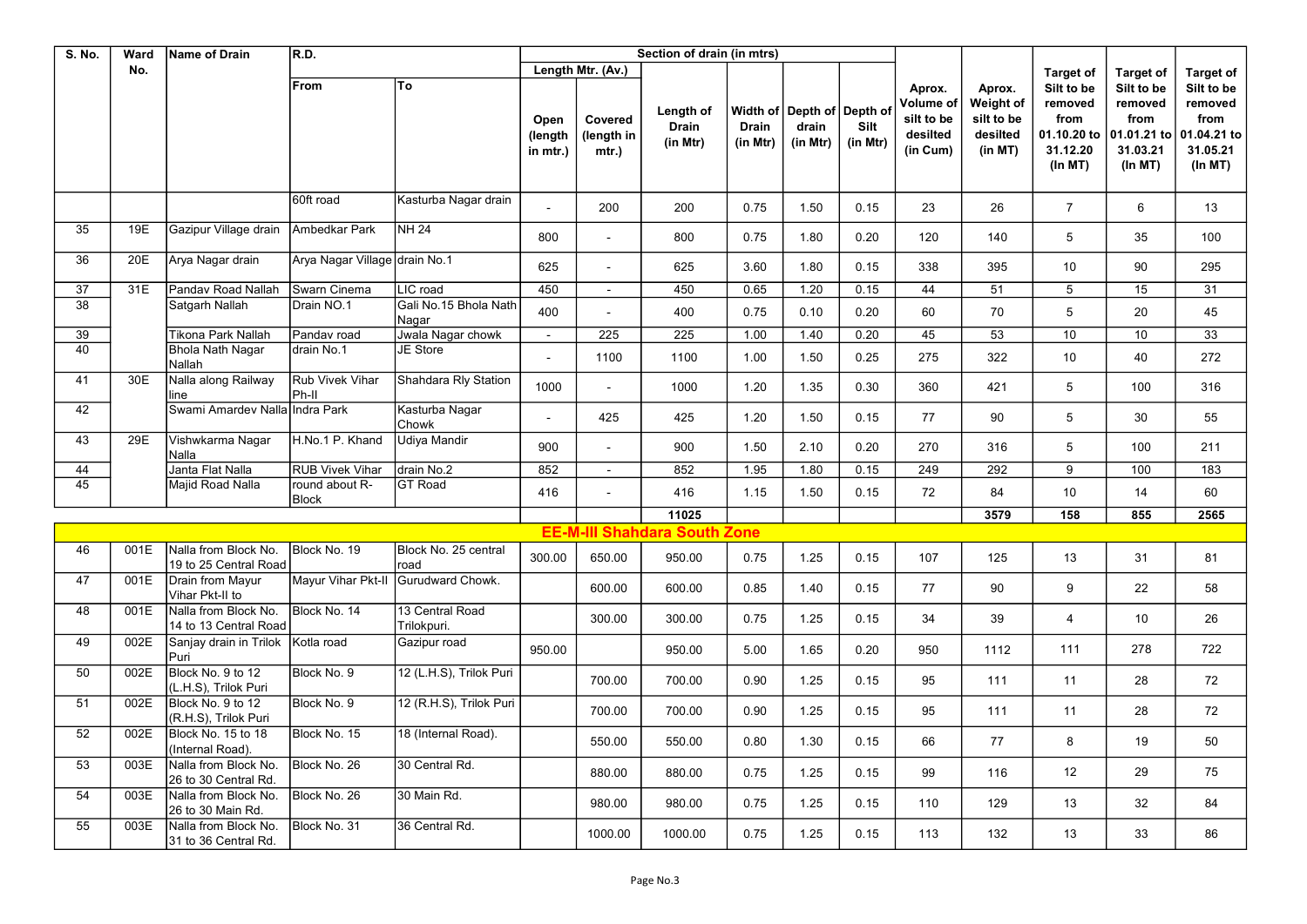| S. No. | Ward   | Name of Drain                                                                                               | R.D.                                    |                                                         |                             |                                | Section of drain (in mtrs)            |                          |                                                |                  |                                                           |                                                          |                                                                     |                                                                     |                                                                     |
|--------|--------|-------------------------------------------------------------------------------------------------------------|-----------------------------------------|---------------------------------------------------------|-----------------------------|--------------------------------|---------------------------------------|--------------------------|------------------------------------------------|------------------|-----------------------------------------------------------|----------------------------------------------------------|---------------------------------------------------------------------|---------------------------------------------------------------------|---------------------------------------------------------------------|
|        | No.    |                                                                                                             |                                         |                                                         |                             | Length Mtr. (Av.)              |                                       |                          |                                                |                  |                                                           |                                                          | <b>Target of</b>                                                    | <b>Target of</b>                                                    | <b>Target of</b>                                                    |
|        |        |                                                                                                             | From                                    | To                                                      | Open<br>(length<br>in mtr.) | Covered<br>(length in<br>mtr.) | Length of<br><b>Drain</b><br>(in Mtr) | <b>Drain</b><br>(in Mtr) | Width of Depth of Depth o<br>drain<br>(in Mtr) | Silt<br>(in Mtr) | Aprox.<br>Volume of<br>silt to be<br>desilted<br>(in Cum) | Aprox.<br>Weight of<br>silt to be<br>desilted<br>(in MT) | Silt to be<br>removed<br>from<br>01.10.20 to<br>31.12.20<br>(ln MT) | Silt to be<br>removed<br>from<br>01.01.21 to<br>31.03.21<br>(ln MT) | Silt to be<br>removed<br>from<br>01.04.21 to<br>31.05.21<br>(ln MT) |
| 56     | 003E   | <b>DSIDC Market to</b><br>Chilla drain along Pkt-                                                           | <b>DSIDC Market</b>                     | Chilla drain along Pkt-<br>III, Mayur Vihar Phase       | 495.00                      | 205.00                         | 700.00                                | 1.20                     | 1.50                                           | 0.15             | 126                                                       | 147                                                      | 15                                                                  | 37                                                                  | 96                                                                  |
| 57     | 003E   | Nalla from Chilla<br>Village to Chilla                                                                      | Nalla from Chilla<br>Village            | Chilla regulator                                        | 500.00                      | 300.00                         | 800.00                                | 1.00                     | 2.30                                           | 0.15             | 120                                                       | 140                                                      | 14                                                                  | 35                                                                  | 91                                                                  |
| 58     | 004E   | Nalla from<br>Vashundara Enclave                                                                            | Nalla from<br>İVashundara               | New Ashok Nagar<br><b>Metro Station</b>                 |                             | 1400.00                        | 1400.00                               | 2.10                     | 3.00                                           | 0.30             | 882                                                       | 1032                                                     | 103                                                                 | 258                                                                 | 671                                                                 |
| 59     | 005E   | Drain between D<br><b>Block Gazipur Dairy</b>                                                               | Drain between D<br><b>Block Gazipur</b> | <b>SLF Gazipur</b>                                      | 252.00                      |                                | 252.00                                | 1.00                     | 1.60                                           | 0.20             | 50                                                        | 59                                                       | 6                                                                   | 15                                                                  | 38                                                                  |
| 60     | 005E   | Gazipur Out fall Nalla                                                                                      | B-65 Gazipur<br>Dairy Farm              | E-9 Gazipur Dairy<br>Farm                               | 400.00                      |                                | 400.00                                | 2.90                     | 1.60                                           | 0.20             | 232                                                       | 271                                                      | 27                                                                  | 68                                                                  | 176                                                                 |
| 61     | 005E   | Outfall nalla from New Outfall nalla from<br>Ashok Nagar to P.S.                                            | New Ashok Nagar                         | P.S. Toll Tax Noida                                     |                             | 500.00                         | 500.00                                | 0.75                     | 1.25                                           | 0.20             | 75                                                        | 88                                                       | 9                                                                   | 22                                                                  | 57                                                                  |
| 62     | 005E   | Drain between C & D<br><b>Block Gazipur Dairy</b>                                                           | D-1 Gazipur Dairy<br>Farm               | D-25Gazipur Dairy<br>Farm                               | 225.00                      |                                | 225.00                                | 1.30                     | 1.75                                           | 0.20             | 59                                                        | 68                                                       | $\overline{7}$                                                      | 17                                                                  | 44                                                                  |
| 63     | 008E   | Drain of road from<br>Block No. 19 to 21                                                                    | Block No. 19                            | Block No. 21 Kalyan<br>Puri L/R                         |                             | 1100.00                        | 1100.00                               | 1.00                     | 2.30                                           | 0.15             | 165                                                       | 193                                                      | 19                                                                  | 48                                                                  | 125                                                                 |
| 64     | 008E   | Drain of road from<br>Block No. 11 to 13                                                                    | Block No. 11                            | Block No. 13 Kalyan<br>Puri L/R                         |                             | 960.00                         | 960.00                                | 0.75                     | 1.25                                           | 0.15             | 108                                                       | 126                                                      | 13                                                                  | 32                                                                  | 82                                                                  |
| 65     | 008E   | Khichri Pur Nalla<br>Block No. 9 to 10                                                                      | Block No.3                              | Block No. 10                                            | 150.00                      |                                | 150.00                                | 0.75                     | 1.25                                           | 0.20             | 23                                                        | 26                                                       | $\mathbf{3}$                                                        | 6                                                                   | 17                                                                  |
| 66     | 007E   | F-Block, H. No. 130 to H. No. 130<br>Sulabh Sauchalay,<br>Kondli<br><b>Drain</b> in<br>Unauthorised colony] |                                         | Sulabh Sauchalay,<br>Kondli                             |                             |                                | 70.00                                 | 1.00                     | 1.40                                           | 0.20             | 14                                                        | 18                                                       | 3                                                                   | 5                                                                   | 10                                                                  |
|        |        |                                                                                                             |                                         |                                                         |                             |                                | 14167                                 |                          |                                                |                  |                                                           | 4210                                                     | 422                                                                 | 1053                                                                | 2735                                                                |
|        |        |                                                                                                             |                                         |                                                         |                             |                                | <b>EE-M-IV Shahdara South Zone</b>    |                          |                                                |                  |                                                           |                                                          |                                                                     |                                                                     |                                                                     |
| 67     | $10-E$ | Drain from Sriram<br>chowk to Aggarwal<br>Sweets, C-Block<br><b>West Vinod Nagar</b>                        | Sriram chowk                            | Aggarwal Sweets, C-<br><b>Block West Vinod</b><br>Nagar |                             | 480                            | 480.00                                | 0.90                     | 1.20                                           | 0.20             | 86                                                        | 95                                                       | 19                                                                  | 38                                                                  | 38                                                                  |
| 68     | $10-E$ | Drain from Sriram<br>chowk to Jewellary<br>Shop, D-Block West<br>Vinod Nagar                                | Sriram chowk                            | Jewellary Shop, D-<br><b>Block West Vinod</b><br>Nagar  | 290                         |                                | 290.00                                | 0.75                     | 1.20                                           | 0.20             | 44                                                        | 48                                                       | 10                                                                  | 19                                                                  | 19                                                                  |
| 69     | $10-E$ | Drain on Shanti marg Budha Marg<br>from Budha Marg to<br>Narwana Road (Both<br>Sides)                       |                                         | Narwana Road (Both<br>Sides)                            |                             | 700.00                         | 700.00                                | 0.90                     | 1.20                                           | 0.15             | 95                                                        | 104                                                      | 21                                                                  | 42                                                                  | 42                                                                  |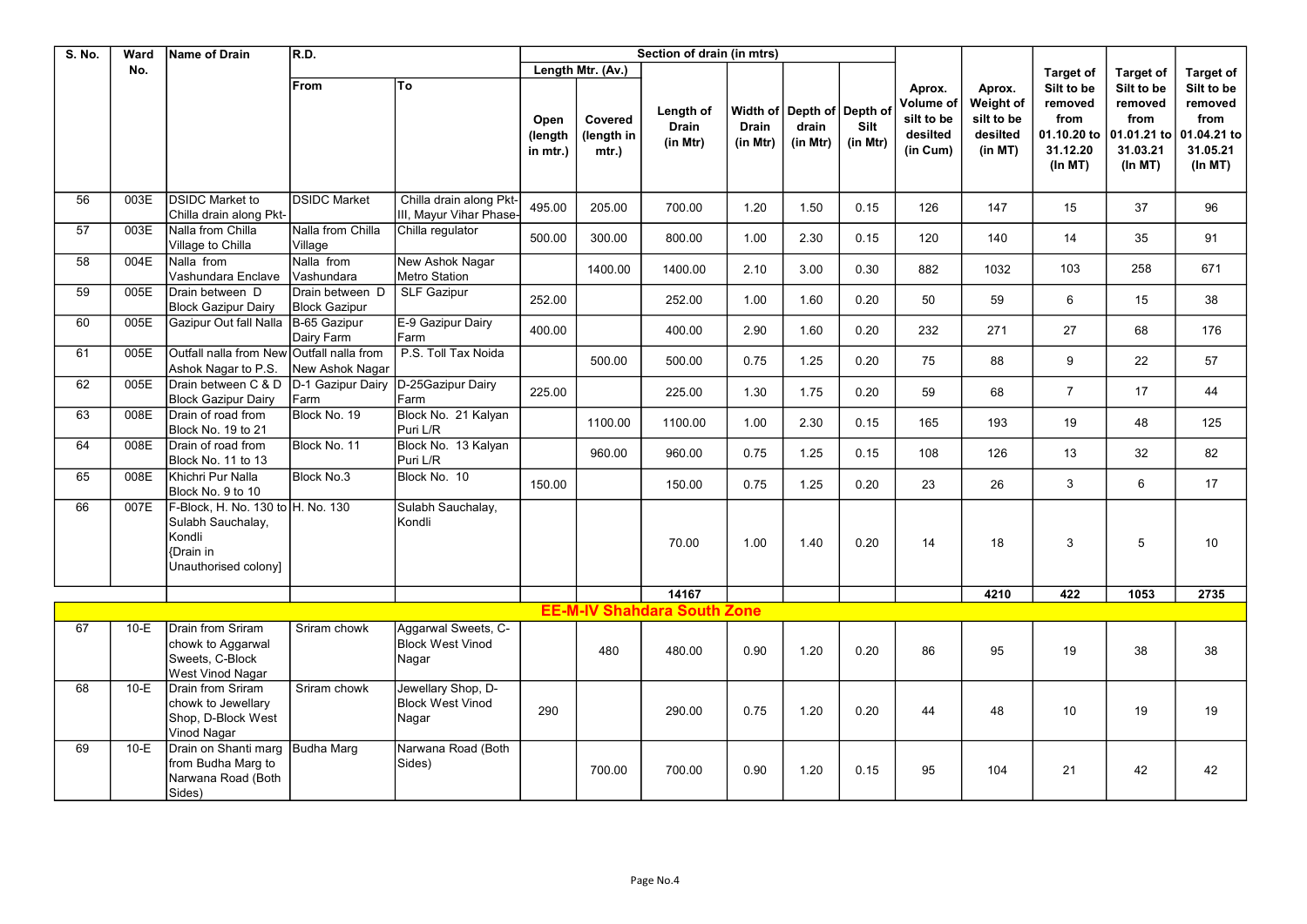| S. No. | Ward   | Name of Drain                                                                                | R.D.                           |                                  |                             |                                   | Section of drain (in mtrs)            |                                      |                                        |                  |                                                           |                                                          |                                                                     |                                                                     |                                                                     |
|--------|--------|----------------------------------------------------------------------------------------------|--------------------------------|----------------------------------|-----------------------------|-----------------------------------|---------------------------------------|--------------------------------------|----------------------------------------|------------------|-----------------------------------------------------------|----------------------------------------------------------|---------------------------------------------------------------------|---------------------------------------------------------------------|---------------------------------------------------------------------|
|        | No.    |                                                                                              |                                |                                  |                             | Length Mtr. (Av.)                 |                                       |                                      |                                        |                  |                                                           |                                                          | <b>Target of</b>                                                    | <b>Target of</b>                                                    | <b>Target of</b>                                                    |
|        |        |                                                                                              | From                           | To                               | Open<br>(length<br>in mtr.) | Covered<br>(length in<br>$mtr.$ ) | Length of<br><b>Drain</b><br>(in Mtr) | Width of<br><b>Drain</b><br>(in Mtr) | Depth of Depth of<br>drain<br>(in Mtr) | Silt<br>(in Mtr) | Aprox.<br>Volume of<br>silt to be<br>desilted<br>(in Cum) | Aprox.<br>Weight of<br>silt to be<br>desilted<br>(in MT) | Silt to be<br>removed<br>from<br>01.10.20 to<br>31.12.20<br>(ln MT) | Silt to be<br>removed<br>from<br>01.01.21 to<br>31.03.21<br>(ln MT) | Silt to be<br>removed<br>from<br>01.04.21 to<br>31.05.21<br>(ln MT) |
| 70     | $10-E$ | Drain from<br>Sadbhawna Chowk to Chowk<br>Taxi Stand on<br>Sadbhawana Road                   | Sadbhawna                      | Taxi Stand on<br>Sadbhawana Road |                             | 420.00                            | 420.00                                | 1.30                                 | 1.50                                   | 0.20             | 109                                                       | 120                                                      | 24                                                                  | 48                                                                  | 48                                                                  |
| 71     | 09-E   | Drain on Shanti Marg<br>from RCC culvert,<br>Mandawali Road to<br>Budha Marg (Both<br>Sides) | RCC culvert,<br>Mandawali Road | Budha Marg (Both<br>Sides)       |                             | 500.00                            | 500.00                                | 0.90                                 | 1.20                                   | 0.20             | 90                                                        | 99                                                       | 20                                                                  | 40                                                                  | 40                                                                  |
| 72     | 09-E   | Drain from Budha<br>Marg to Sadbhavna<br>Chowk                                               | Budha Marg                     | Sadbhavna Chowk                  |                             | 150.00                            | 150.00                                | 1.00                                 | 1.20                                   | 0.30             | 45                                                        | 50                                                       | 10                                                                  | 20                                                                  | 20                                                                  |
| 73     | 09-E   | Drain from Harijan<br>Basti Rly. Colony to<br>Pump House, Mayfair<br>Apptt.                  | Harijan Basti Rly.<br>Colony   | Pump House, Mayfair<br>Apptt.    |                             | 430.00                            | 430.00                                | 1.00                                 | 1.50                                   | 0.20             | 86                                                        | 95                                                       | 19                                                                  | 38                                                                  | 38                                                                  |
| 74     | 09-E   | Drains from Sriram<br>Chowk to Rly. Colony<br>on both sides of<br>Kalyan Marg                | Sriram Chowk                   | Rly. Colony                      |                             | 1500.00                           | 1500.00                               | 0.90                                 | 1.20                                   | 0.20             | 270                                                       | 297                                                      | 59                                                                  | 119                                                                 | 119                                                                 |
| 75     | 09-E   | Drain from Milenium<br>Park to MC Pry<br>School No.1 via<br>Pandit Mohalla,<br>Mandawali     | Milenium Park                  | MC Pry School No 1               |                             | 500.00                            | 500.00                                | 0.90                                 | 1.20                                   | 0.20             | 90                                                        | 99                                                       | 20                                                                  | 40                                                                  | 40                                                                  |
| 76     | 09-E   | Drain from Railway<br>Colony to Bhim Gali<br>along Sonia Vihar<br>Subzi Mandi                | Railway Colony                 | <b>Bhim Gali</b>                 |                             | 100.00                            | 100.00                                | 0.90                                 | 1.20                                   | 0.30             | 27                                                        | 30                                                       | 6                                                                   | 12                                                                  | 12                                                                  |
| 77     | $11-E$ | <b>Drain from Pump</b><br>House Bus Stand                                                    | <b>Bus Stand</b><br>Near A/185 | outfall<br><b>Bus Stand</b>      | 305                         | 300.00                            | 305.00<br>300.00                      | 0.90<br>0.90                         | 1.20<br>1.20                           | 0.20<br>0.20     | 55<br>54                                                  | 60<br>59                                                 | $\overline{12}$<br>12                                               | $\overline{24}$<br>24                                               | 24<br>24                                                            |
| 78     | $11-E$ | Pumphouse outfall<br>nalla                                                                   | Pocket-C                       | outfall                          |                             | 330.00                            | 330.00                                | 1.00                                 | 1.20                                   | 0.20             | 66                                                        | 73                                                       | 15                                                                  | 29                                                                  | 29                                                                  |
| 79     |        | Drain in Mayur Vihar-<br>II Pocket B from M.C.<br>Pry School Pocket F<br>to Sanjay Jheel.    | M.C. Pry School<br>pkt-F       | Sanjay Jheel.                    |                             | 425.00                            | 425.00                                | 1.00                                 | 1.25                                   | 0.20             | 85                                                        | 94                                                       | 19                                                                  | 37                                                                  | 37                                                                  |
| 80     | $11-E$ | Drain in Mayur Vihar<br>Ph. II from E/560 to<br>Pump House                                   | E/560                          | Pump House, Sanjay<br>Jheel      | 400                         |                                   | 400.00                                | 1.20                                 | 1.30                                   | 0.20             | 96                                                        | 106                                                      | 21                                                                  | 42                                                                  | 42                                                                  |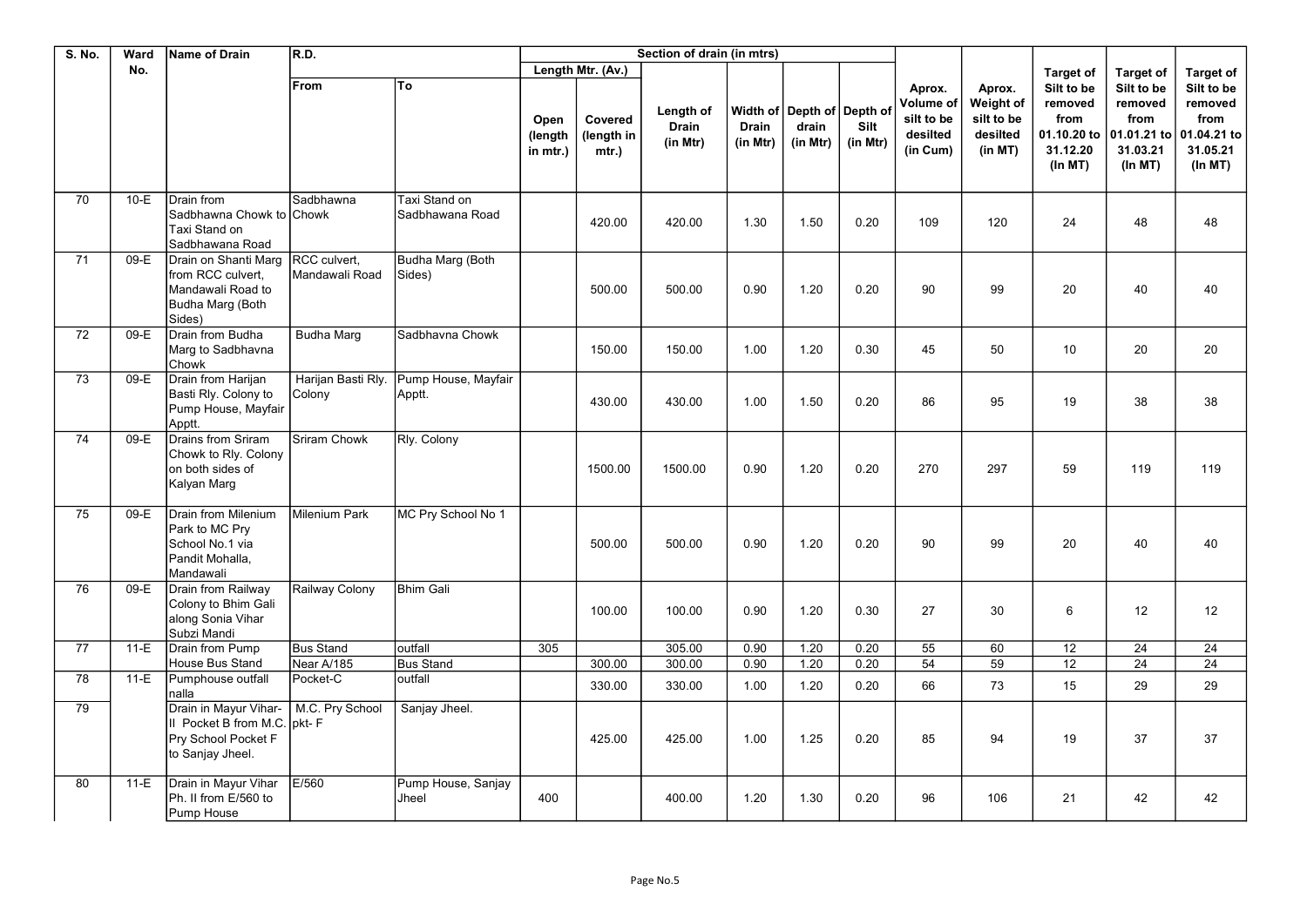| <b>S. No.</b> | Ward   | <b>Name of Drain</b>                                                           | R.D.                           |                                                       |                             |                                | Section of drain (in mtrs)            |                          |                                                 |                  |                                                           |                                                          |                                                      |                                                      |                                                                     |
|---------------|--------|--------------------------------------------------------------------------------|--------------------------------|-------------------------------------------------------|-----------------------------|--------------------------------|---------------------------------------|--------------------------|-------------------------------------------------|------------------|-----------------------------------------------------------|----------------------------------------------------------|------------------------------------------------------|------------------------------------------------------|---------------------------------------------------------------------|
|               | No.    |                                                                                |                                |                                                       |                             | Length Mtr. (Av.)              |                                       |                          |                                                 |                  |                                                           |                                                          | <b>Target of</b>                                     | <b>Target of</b>                                     | <b>Target of</b>                                                    |
|               |        |                                                                                | From                           | To                                                    | Open<br>(length<br>in mtr.) | Covered<br>(length in<br>mtr.) | Length of<br><b>Drain</b><br>(in Mtr) | <b>Drain</b><br>(in Mtr) | Width of Depth of Depth of<br>drain<br>(in Mtr) | Silt<br>(in Mtr) | Aprox.<br>Volume of<br>silt to be<br>desilted<br>(in Cum) | Aprox.<br>Weight of<br>silt to be<br>desilted<br>(in MT) | Silt to be<br>removed<br>from<br>31.12.20<br>(ln MT) | Silt to be<br>removed<br>from<br>31.03.21<br>(ln MT) | Silt to be<br>removed<br>from<br>01.04.21 to<br>31.05.21<br>(ln MT) |
| 81            |        | Drain from G-Block to G-Bloc<br>Gurudwara East<br>Vinod Nagar adjoning<br>NH-9 |                                | Gurudwara East<br>Vinod Nagar adjoning<br><b>NH-9</b> | 350                         |                                | 350.00                                | 1.20                     | 1.30                                            | 0.30             | 126                                                       | 139                                                      | 28                                                   | 55                                                   | 55                                                                  |
| 82            | $12-E$ | Drain from IFS App.<br>To Fine Home App.                                       | <b>IFS App</b>                 | Fine Home App.                                        |                             | 800                            | 800.00                                | 0.90                     | 1.30                                            | 0.20             | 144                                                       | 158                                                      | 32                                                   | 63                                                   | 63                                                                  |
| 83            | $12-E$ | Drain from Sahyog<br>App. to Anand Lok<br>Appt.                                | Sahyog App                     | Anand Lok Appt.                                       |                             | 395                            | 395.00                                | 0.90                     | 1.30                                            | 0.15             | 53                                                        | 59                                                       | 12                                                   | 23                                                   | 23                                                                  |
| 84            | $12-E$ | Drain from Ahalcon<br>Intl. School to Police<br>App. Mayur Vihar               | Ahalcon Intl.<br>School        | Police App.                                           |                             | 350                            | 350.00                                | 0.90                     | 1.20                                            | 0.15             | 47                                                        | 52                                                       | 10                                                   | 21                                                   | 21                                                                  |
| 85            | $12-E$ | Drain from Partap<br>Nagar to Aggarwal<br>Sweets in Mayur<br>Vihar Ph. - I     | Partap Nagar                   | <b>Aggarwal Sweets</b>                                |                             | 510                            | 510.00                                | 1.00                     | 1.20                                            | 0.20             | 102                                                       | 112                                                      | 22                                                   | 45                                                   | 45                                                                  |
| 86            | $12-E$ | Drain in P-Block<br>Pandav Nagar.                                              | Kabristhan                     | Alhcon Public School                                  |                             | 330                            | 330.00                                | 0.60                     | 1.20                                            | 0.20             | 40                                                        | 44                                                       | 9                                                    | 17                                                   | 17                                                                  |
| 87            | $12-E$ | Acharya Niketan Nalla Maternity Home<br>from Maternity Home<br>to Church.      |                                | Church, Acharya<br>Niketan                            | 500                         |                                | 500.00                                | 0.60                     | 1.20                                            | 0.20             | 60                                                        | 66                                                       | 13                                                   | 26                                                   | 26                                                                  |
| 88            | $12-E$ | Samaspur Vill. Nalla<br>from E-54 to Police<br>Aptt.                           | $E-54$                         | Police Aptt.                                          |                             | 500                            | 500.00                                | 0.65                     | 1.20                                            | 0.20             | 65                                                        | 72                                                       | 14                                                   | 29                                                   | 29                                                                  |
| 89            | $12-E$ | Drain along Una Aptt.<br>to Mavila apptt.,<br>Mayur Vihar - Ph-I               | İAkash Darshan                 | Mavila apptt., Mayur<br>Vihar-Ph-I                    |                             | 260                            | 260.00                                | 0.60                     | 1.20                                            | 0.20             | 31                                                        | 34                                                       | $\overline{7}$                                       | 14                                                   | 14                                                                  |
| 90            | $13-E$ | Lalita park Nalla                                                              | Lalita Park<br>Gurudwara       | M.B. Road drain                                       |                             | 450                            | 450.00                                | 0.90                     | 1.30                                            | 0.15             | 61                                                        | 67                                                       | 13                                                   | 27                                                   | 27                                                                  |
| 91            | $13-E$ | Gali No. 12 drain<br>Lalita Park.                                              | Main road J&K<br><b>Block</b>  | M.B. Road drain                                       |                             | 200                            | 200.00                                | 0.70                     | 1.20                                            | 0.20             | 28                                                        | 31                                                       | $6\phantom{1}$                                       | 12                                                   | 12                                                                  |
| 92            | $13-E$ | Ramesh Park<br><b>Community Centre</b><br>Nalla                                | Gali No. 06,<br>Ramesh Park    | M.B. Road drain                                       |                             | 350                            | 350.00                                | 0.70                     | 1.30                                            | 0.15             | 37                                                        | 40                                                       | 8                                                    | 16                                                   | 16                                                                  |
| 93            | $13-E$ | <b>Bank Enclave drain</b><br>opp. H. No. 1                                     | Krishan Kunj Road Disuse Canal |                                                       |                             | 300                            | 300.00                                | 1.00                     | 1.20                                            | 0.15             | 45                                                        | 50                                                       | 10                                                   | 20                                                   | 20                                                                  |
| 94            | $13-E$ | Ramesh Park Police<br>Stn. Drain                                               | Gali No. 10,<br>Ramesh Park    | M.B. Road drain                                       |                             | 360                            | 360.00                                | 1.00                     | 1.35                                            | 0.20             | 72                                                        | 79                                                       | 16                                                   | 32                                                   | 32                                                                  |
| 95            | $13-E$ | MB road drain                                                                  | Lalita park opp.<br>Masiid     | Sump well behind<br><b>SDM Office</b>                 |                             | 1200                           | 1200.00                               | 3.00                     | 3.00                                            | 0.15             | 540                                                       | 594                                                      | 119                                                  | 238                                                  | 238                                                                 |
| 96            | $14-E$ | <b>Bank Enclave drain</b>                                                      | Main road Kishan<br>Kunj       | upto Opp., H.No. 09                                   |                             | 200                            | 200.00                                | 0.70                     | 1.25                                            | 0.20             | 28                                                        | 31                                                       | $6\phantom{1}$                                       | 12                                                   | 12                                                                  |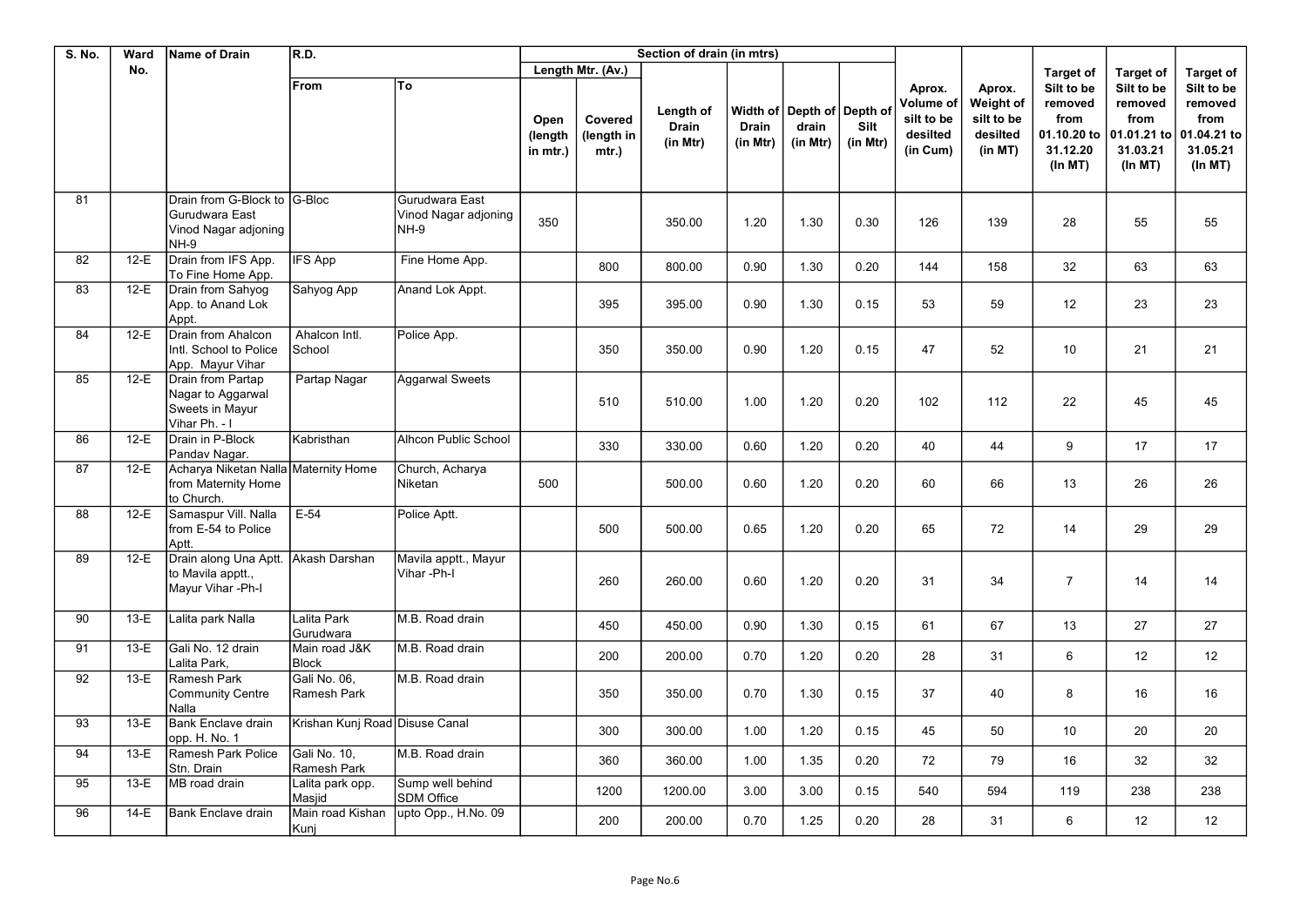| <b>S. No.</b>   | Ward   | <b>Name of Drain</b>                                                                                            | R.D.                              |                                    |                             |                                   | Section of drain (in mtrs)            |                          |                                                 |                  |                                                           |                                                          |                                                                      |                                                                     |                                                                     |
|-----------------|--------|-----------------------------------------------------------------------------------------------------------------|-----------------------------------|------------------------------------|-----------------------------|-----------------------------------|---------------------------------------|--------------------------|-------------------------------------------------|------------------|-----------------------------------------------------------|----------------------------------------------------------|----------------------------------------------------------------------|---------------------------------------------------------------------|---------------------------------------------------------------------|
|                 | No.    |                                                                                                                 |                                   |                                    |                             | Length Mtr. (Av.)                 |                                       |                          |                                                 |                  |                                                           |                                                          | <b>Target of</b>                                                     | <b>Target of</b>                                                    | <b>Target of</b>                                                    |
|                 |        |                                                                                                                 | <b>From</b>                       | To                                 | Open<br>(length<br>in mtr.) | Covered<br>(length in<br>$mtr.$ ) | Length of<br><b>Drain</b><br>(in Mtr) | <b>Drain</b><br>(in Mtr) | Width of Depth of Depth of<br>drain<br>(in Mtr) | Silt<br>(in Mtr) | Aprox.<br>Volume of<br>silt to be<br>desilted<br>(in Cum) | Aprox.<br>Weight of<br>silt to be<br>desilted<br>(in MT) | Silt to be<br>removed<br>from<br>01.10.20 to<br>31.12.20<br>(In M T) | Silt to be<br>removed<br>from<br>01.01.21 to<br>31.03.21<br>(ln MT) | Silt to be<br>removed<br>from<br>01.04.21 to<br>31.05.21<br>(ln MT) |
| $\overline{97}$ | $14-E$ | Kundan Nagar Nalla<br>(Right Side)                                                                              | Main road Bank<br><b>E</b> nclave | <b>Disuse Canal</b>                |                             | 200                               | 200.00                                | 0.75                     | 1.20                                            | 0.20             | 30                                                        | 33                                                       | $\overline{7}$                                                       | 13                                                                  | 13                                                                  |
| 98              | $14-E$ | PD Vihar drain                                                                                                  | Kishan Kunj road                  | <b>Disuse Canal</b>                |                             | 400                               | 400.00                                | 0.70                     | 1.20                                            | 0.20             | 56                                                        | 62                                                       | 12                                                                   | 25                                                                  | 25                                                                  |
| 99              | $14-E$ | Laxmi Nagar Market<br>Nalla                                                                                     | Vijay Chowk                       | <b>Disuse Canal</b>                |                             | 1900                              | 1900.00                               | 0.85                     | 1.20                                            | 0.15             | 242                                                       | 266                                                      | 53                                                                   | 107                                                                 | 107                                                                 |
| 100             | $15-E$ | Shakarpur Market<br>Nalla                                                                                       | New Patparganj<br>road            | Vikas Marg                         |                             | 795                               | 795.00                                | 0.80                     | 1.20                                            | 0.20             | 127                                                       | 140                                                      | 28                                                                   | 56                                                                  | 56                                                                  |
| 101             | $15-E$ | Drain from DDA Park<br>to S 380 School Block<br>Pandav Nagar                                                    | <b>DDA Park</b>                   | S 380 School Block<br>Pandav Nagar |                             | 650                               | 650.00                                | 0.90                     | 1.20                                            | 0.20             | 117                                                       | 129                                                      | 26                                                                   | 51                                                                  | 51                                                                  |
| 102             | $16-E$ | Drain from Bhim Gali<br>to Budha Marg                                                                           | <b>Bhim Gali</b>                  | <b>Budha Marg</b>                  |                             | 1000                              | 1000.00                               | 0.90                     | 1.20                                            | 0.20             | 180                                                       | 198                                                      | 40                                                                   | 79                                                                  | 79                                                                  |
| 103             | $16-E$ | Hanuman Mandir<br>road Pandav Nagar<br>nalla                                                                    | <b>Ganesh Chowk</b>               | Shahdara drain                     |                             | 555                               | 555.00                                | 0.90                     | 1.20                                            | 0.20             | 100                                                       | 110                                                      | 22                                                                   | 44                                                                  | 44                                                                  |
| 104             | $16-E$ | D Park to 11/3<br>Pandav Nagar nalla                                                                            | <b>ID Park</b>                    | 11/3 Pandav Nagar                  |                             | 340                               | 340.00                                | 0.80                     | 1.20                                            | 0.20             | 54                                                        | 60                                                       | 12                                                                   | 24                                                                  | 24                                                                  |
| 105             | $16-E$ | C-68/4 to S-101<br>Pandav Nagar nalla                                                                           | C-68/4                            | S-101 Pandav Nagar<br>nalla        |                             | 125                               | 125.00                                | 0.90                     | 1.20                                            | 0.20             | 23                                                        | 25                                                       | $\mathbf 5$                                                          | 10                                                                  | 10                                                                  |
|                 |        |                                                                                                                 |                                   |                                    |                             |                                   | 19810                                 |                          |                                                 |                  |                                                           | 4028                                                     | 808                                                                  | 1610                                                                | 1610                                                                |
|                 |        |                                                                                                                 |                                   |                                    |                             |                                   | <b>EE-M-I Shahdara North Zone</b>     |                          |                                                 |                  |                                                           |                                                          |                                                                      |                                                                     |                                                                     |
| 106             | 28 E   | Nalla in Old<br>Seemapuri G block to Seemapuri G<br>Pump house                                                  | Nalla in Old<br> block            | Pump house                         | 400                         | 961                               | 1361                                  | 1.20                     | 2.00                                            | 0.25             | 408.00                                                    | 477                                                      | 48                                                                   | 159                                                                 | 270                                                                 |
| 107             | 35 E   | Desilting of nalla from Nalla from SSBL<br>SSBL drain Jalli<br>Kheda Vill, To SDN<br>Hopt. Road in W.No.<br>241 | İdrain Jalli Kheda<br>Village     | SDN Hopt. Road                     |                             | 135                               | 135                                   | 2.4                      | 3.00                                            | 0.25             | 81.00                                                     | 95                                                       | 10                                                                   | 32                                                                  | 54                                                                  |
| 108             | 35 E   | SSBL drain from<br>100Ft. road no.68 to<br>G.T. Road flyover Rd<br>1081 to 1481 mtr                             | G.T. Road flyover<br>Rd 1081      | to 1481 mtr                        | 400                         |                                   | 400                                   | 6.50                     | 1.80                                            | 0.30             | 780.00                                                    | 913                                                      | 91                                                                   | 304                                                                 | 517                                                                 |
| 109             | 35 E   | SSBL drain from<br>100Ft. road no.68 to<br>G.T.Road flyover Rd<br>1481 to 1946 mtr                              | G.T. Road flyover<br>Rd 1481      | 1946 mtr                           | 510                         |                                   | 510                                   | 6.50                     | 1.80                                            | 0.25             | 829.00                                                    | 970                                                      | 97                                                                   | 323                                                                 | 550                                                                 |
| 110             | 35 E   | SSBL drain from<br>100Ft. road no.68 to<br>G.T.Road flyover Rd<br>1946 to 2362 mtr.                             | G.T.Road flyover<br>Rd 1946       | 2362 mtr.                          | 397                         |                                   | 397                                   | 5.20                     | 1.90                                            | 0.30             | 619.00                                                    | 724                                                      | 72                                                                   | 241                                                                 | 410                                                                 |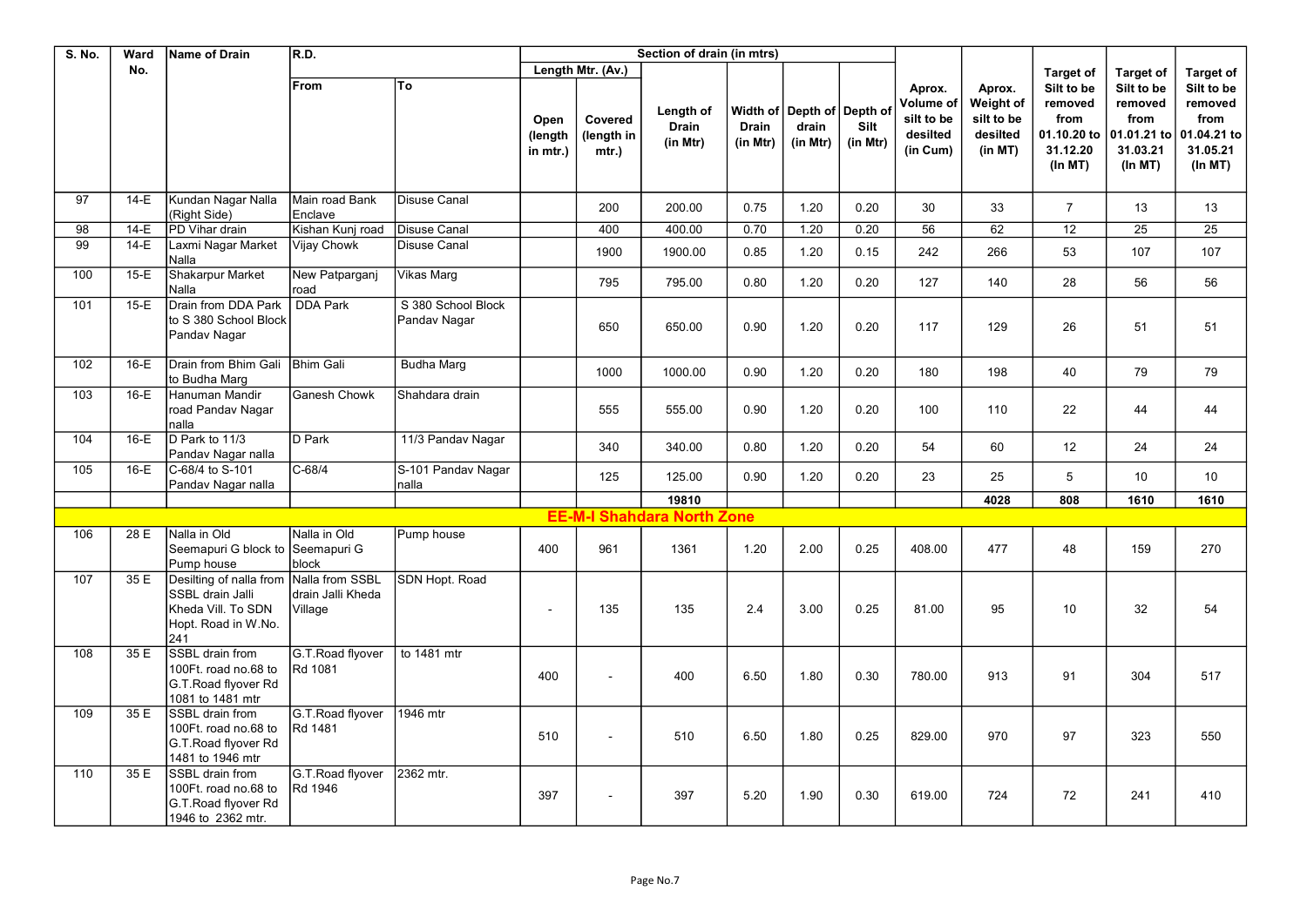| <b>S. No.</b>    | Ward | <b>Name of Drain</b>                                                                      | R.D.                                      |                                                  |                             |                                | Section of drain (in mtrs)     |                          |                                                 |                  |                                                           |                                                          |                                                                     |                                                                     |                                                                     |
|------------------|------|-------------------------------------------------------------------------------------------|-------------------------------------------|--------------------------------------------------|-----------------------------|--------------------------------|--------------------------------|--------------------------|-------------------------------------------------|------------------|-----------------------------------------------------------|----------------------------------------------------------|---------------------------------------------------------------------|---------------------------------------------------------------------|---------------------------------------------------------------------|
|                  | No.  |                                                                                           |                                           |                                                  |                             | Length Mtr. (Av.)              |                                |                          |                                                 |                  |                                                           |                                                          | <b>Target of</b>                                                    | <b>Target of</b>                                                    | <b>Target of</b>                                                    |
|                  |      |                                                                                           | From                                      | To                                               | Open<br>(length<br>in mtr.) | Covered<br>(length in<br>mtr.) | Length of<br>Drain<br>(in Mtr) | <b>Drain</b><br>(in Mtr) | Width of Depth of Depth of<br>drain<br>(in Mtr) | Silt<br>(in Mtr) | Aprox.<br>Volume of<br>silt to be<br>desilted<br>(in Cum) | Aprox.<br>Weight of<br>silt to be<br>desilted<br>(in MT) | Silt to be<br>removed<br>from<br>01.10.20 to<br>31.12.20<br>(ln MT) | Silt to be<br>removed<br>from<br>01.01.21 to<br>31.03.21<br>(ln MT) | Silt to be<br>removed<br>from<br>01.04.21 to<br>31.05.21<br>(ln MT) |
| 111              | 35 E | SSBL drain from<br>100Ft. road no.68 to<br>G.T. Road flyover Rd<br>2362 to 2702 mtr.      | G.T. Road flyover<br>Rd 2362 mtr.         | 2702 mtr.                                        | 314                         | $\sim$                         | 314                            | 5.10                     | 2.00                                            | 0.25             | 400.00                                                    | 468                                                      | 47                                                                  | 156                                                                 | 265                                                                 |
| 112              | 35 E | Nallah along DDA<br>park from MCD sotre<br>to Q-Pkt. Drain in<br><b>Dilshad Garden</b>    | <b>MCD</b> sotre                          | Q-Pkt. Drain in<br>Dilshad Garden                | $\sim$                      | 310                            | 310                            | 1.00                     | 1.60                                            | 0.25             | 78.00                                                     | 91                                                       | 9                                                                   | 30                                                                  | 52                                                                  |
| 113              | 35 E | Nallah from Tahirpur<br>Sarai to R-Pkt.<br><b>Dilshad Garden</b>                          | <b>Tahirpur Sarai</b>                     | R-Pkt. Dilshad Garden                            |                             | 150                            | 150                            | 1.00                     | 1.50                                            | 0.30             | 45.00                                                     | 53                                                       | 5                                                                   | 18                                                                  | 30                                                                  |
| 114              | 35 E | Nallah from Gali No-8 Gali No-8<br>Jagatpuri extn.<br>Unauthorized colony                 | Jagatpuri extn.<br>Unauthorized<br>colony |                                                  | 90                          |                                | 90                             | 0.75                     | 1.00                                            | 0.25             | 17.00                                                     | 20                                                       | $\overline{2}$                                                      | $\overline{7}$                                                      | 11                                                                  |
| 115              | 35 E | Nallah along DDA<br>park from P-15/A-4 to<br><b>MCD Store Dilshad</b><br>Garden           | $P-15/A-4$                                | <b>MCD Store Dilshad</b><br>Garden               | 110                         | 220                            | 330                            | 1.00                     | 1.50                                            | 0.20             | 66.00                                                     | 77                                                       | 8                                                                   | 26                                                                  | 44                                                                  |
| 116              | 34 E | Nalla in new<br>seemapuri from E-blk Market<br>to Machli Market                           | E-Block Machli                            | Idgha Seemapuri                                  | 220                         | $\sim$                         | 220                            | 1.00                     | 1.50                                            | 0.20             | 44.00                                                     | 51                                                       | 5                                                                   | 17                                                                  | 29                                                                  |
| $\overline{117}$ | 34 E | Nalla in Tahirpur<br>village from Shiv<br>mandir to Kali mandir                           | Shiv mandir                               | Kali mandir                                      | 100                         | 140                            | 240                            | 1.25                     | 1.40                                            | 0.10             | 30.00                                                     | 35                                                       | $\overline{4}$                                                      | 12                                                                  | 20                                                                  |
| 118              | 34 E | Nalla in E-Block<br>Jhuggi Nalla New<br>Seemapuri                                         | Park                                      | PWD Pump house                                   | 100                         |                                | 100                            | 0.70                     | 1.70                                            | 0.15             | 11.00                                                     | 13                                                       | $\mathbf{1}$                                                        | $\overline{4}$                                                      | $\overline{7}$                                                      |
| 119              | 34 E | Nalla in New<br>seemapuri from<br><b>Bhopal Pulia to Dhobi</b><br>Ghat                    | <b>Bhopal Pulia</b>                       | Dhobi Ghat                                       | 110                         |                                | 110                            | 0.80                     | 1.50                                            | 0.20             | 18.00                                                     | 21                                                       | $\overline{2}$                                                      | $\overline{7}$                                                      | 12                                                                  |
| 120              | 32 E | SSBL drain from<br>Wazirabad Road to<br>Ashok Nagar railway<br>phatak (Hanuman<br>Pulia)  | Wazirabad Road                            | Ashok Nagar railway<br>phatak (Hanuman<br>Pulia) | 540                         |                                | 540                            | 6.75                     | 1.55                                            | 0.30             | 1094.00                                                   | 1280                                                     | 128                                                                 | 427                                                                 | 725                                                                 |
| 121              | 32 E | Internal nallas in D-<br>block Nand Nagari<br>from D-1/275 to D-<br>1/231 to Upto D-3/355 | D-1/275 to D-<br>1/231                    | Upto D-3/355                                     | 890                         |                                | 190                            | 0.60                     | 1.30                                            | 0.25             | 29.00                                                     | 34                                                       | 3                                                                   | 11                                                                  | 19                                                                  |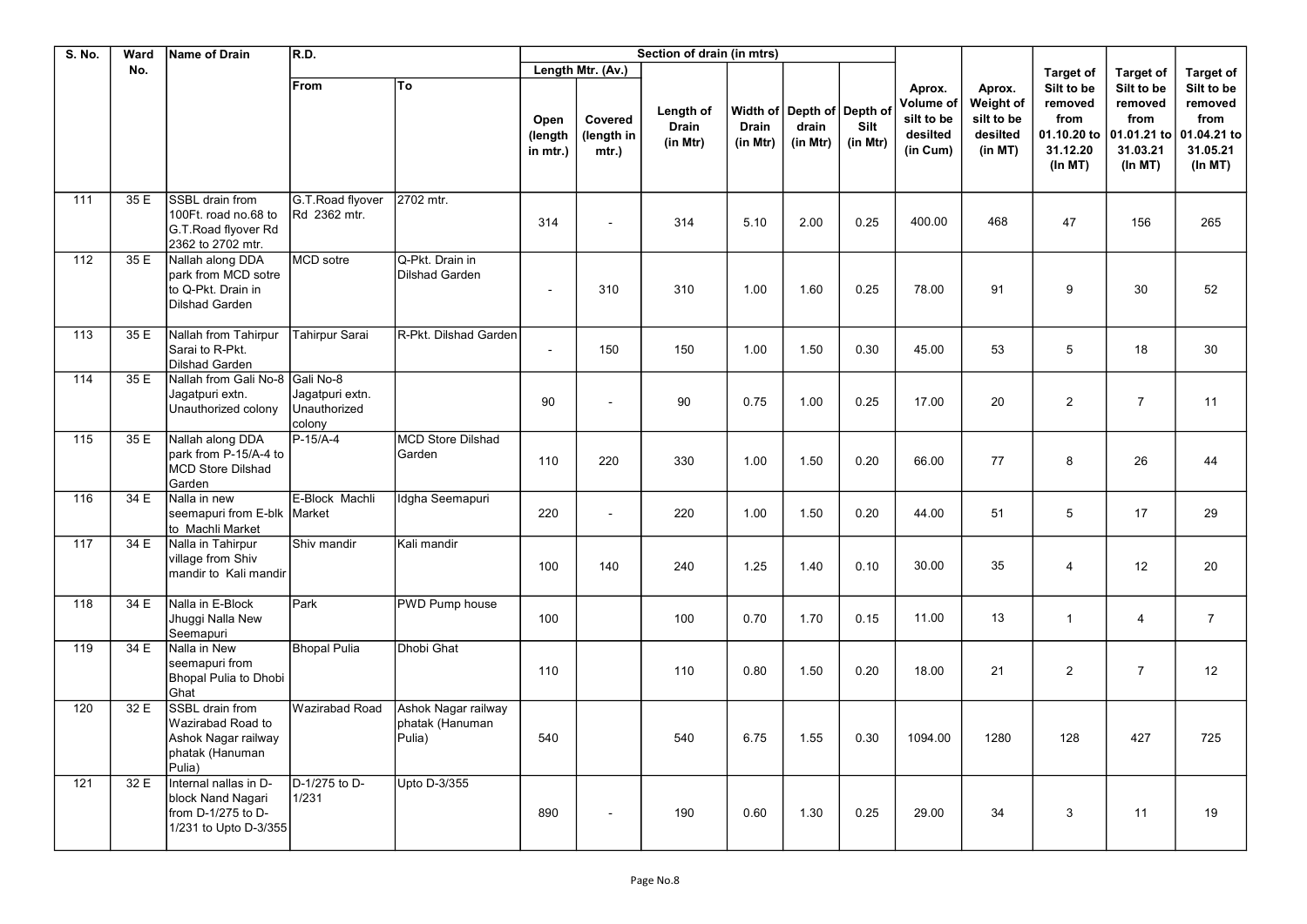| <b>S. No.</b>    | Ward | <b>Name of Drain</b>                                                                                                  | R.D.                                                     |                                                                    |                             |                                | Section of drain (in mtrs)            |                          |                                                 |                  |                                                           |                                                          |                                                                     |                                                                     |                                                                     |
|------------------|------|-----------------------------------------------------------------------------------------------------------------------|----------------------------------------------------------|--------------------------------------------------------------------|-----------------------------|--------------------------------|---------------------------------------|--------------------------|-------------------------------------------------|------------------|-----------------------------------------------------------|----------------------------------------------------------|---------------------------------------------------------------------|---------------------------------------------------------------------|---------------------------------------------------------------------|
|                  | No.  |                                                                                                                       |                                                          |                                                                    |                             | Length Mtr. (Av.)              |                                       |                          |                                                 |                  |                                                           |                                                          | <b>Target of</b>                                                    | <b>Target of</b>                                                    | <b>Target of</b>                                                    |
|                  |      |                                                                                                                       | From                                                     | To                                                                 | Open<br>(length<br>in mtr.) | Covered<br>(length in<br>mtr.) | Length of<br><b>Drain</b><br>(in Mtr) | <b>Drain</b><br>(in Mtr) | Width of Depth of Depth of<br>drain<br>(in Mtr) | Silt<br>(in Mtr) | Aprox.<br>Volume of<br>silt to be<br>desilted<br>(in Cum) | Aprox.<br>Weight of<br>silt to be<br>desilted<br>(in MT) | Silt to be<br>removed<br>from<br>01.10.20 to<br>31.12.20<br>(ln MT) | Silt to be<br>removed<br>from<br>01.01.21 to<br>31.03.21<br>(ln MT) | Silt to be<br>removed<br>from<br>01.04.21 to<br>31.05.21<br>(ln MT) |
| $\overline{122}$ | 32 E | Nalla both side E<br>block pump house<br>nalla in Nand Nagari<br>from E-4/160 to pump<br>house including sump<br>well | $E - 4/160$                                              | Pump house including<br>sump well                                  | 780                         |                                | 780                                   | 0.85                     | 1.50                                            | 0.25             | 166.00                                                    | 194                                                      | 19                                                                  | 65                                                                  | 110                                                                 |
| 123              | 32 E | Both side Nalla of<br>Akhara park E-4<br><b>Block Nand Nagari</b>                                                     | E-4 Block Nand<br>Nagari                                 | Akhara park                                                        | 700                         | $\sim$                         | 700                                   | 0.80                     | 1.60                                            | 0.25             | 140.00                                                    | 164                                                      | 16                                                                  | 55                                                                  | 93                                                                  |
| 124              | 32 E | Internal nallas in A-<br>1/30 in A block Nand<br>Nagari from A-2/30 to<br>A-2 Block Nand Nagri                        | $A - 1/30$                                               | A-2/3 Block Nand<br>Nagri                                          | 405                         | 120                            | 525                                   | 0.60                     | 1.30                                            | 0.25             | 79.00                                                     | 92                                                       | 9                                                                   | 31                                                                  | 52                                                                  |
| 125              | 32 E | Internal nallas in A-<br>1/481 and Ujala Pulia Pulia<br>to road No 68 towards<br>cement godown both<br>side           |                                                          | A-1/481 and Ujala Road No 68 towards<br>cement godown both<br>side | 360                         | 840                            | 1200                                  | 0.90                     | 1.45                                            | 0.25             | 270.00                                                    | 316                                                      | 32                                                                  | 105                                                                 | 179                                                                 |
| 126              | 32 E | Nallah from Sr. Sec.<br>School Raja Ravin<br>Verma corner to B-5<br><b>Block Market Nand</b><br>Nagri                 | Sr. Sec. School<br>Raja Ravin Cerma Nand Nagri<br>corner | <b>B-5 Block Market</b>                                            |                             | 375                            | 375                                   | 0.9                      | $\overline{1}$                                  | 0.20             | 68.00                                                     | 80                                                       | 8                                                                   | 27                                                                  | 45                                                                  |
| 127              | 32 E | Nallah from B-5 Block B-5 Block Market<br>Market Corner to road Corner<br>no-68                                       |                                                          | Road no-68                                                         | 150                         | $\sim$                         | 150                                   | 0.90                     | 1.45                                            | 0.20             | 27.00                                                     | 32                                                       | 3                                                                   | 11                                                                  | 18                                                                  |
| 128              | 32 E | Nallah H.no-30 E-1<br>Nand Nagri to H.no-<br>231 E-Block Nand<br>Nagri                                                | H.no-30 E-1 Nand H.no-231 E-Block<br>Nagri               | Nand Nagri                                                         | $\blacksquare$              | 115                            | 115                                   | 1.30                     | 1.40                                            | 0.20             | 30.00                                                     | 35                                                       | $\overline{4}$                                                      | 12                                                                  | 20                                                                  |
| 129              | 32 E | Nallah from H.no-481<br>E-2 Nand Nagri to<br>H.no-280 E-2 Block<br>Nand nagri                                         | H.no-481 E-2<br>Nand Nagri                               | H.no-280 E-2 Block<br>Nand nagri                                   | $\sim$                      | 115                            | 115                                   | 1.30                     | 1.40                                            | 0.20             | 30.00                                                     | 35                                                       | $\overline{4}$                                                      | 12                                                                  | 20                                                                  |
| 130              | 33 E | Nalla along Murga<br>Mkt. in G & H block<br>Sunder Nagari from<br>mandir to Upto<br>pumphouse including<br>sump well  | Mandir                                                   | Upto pumphouse<br>including sump well                              | Partly<br>opened            | Partly<br>covered              | 589                                   | 0.75                     | 1.30                                            | 0.25             | 110.00                                                    | 129                                                      | 13                                                                  | 43                                                                  | 73                                                                  |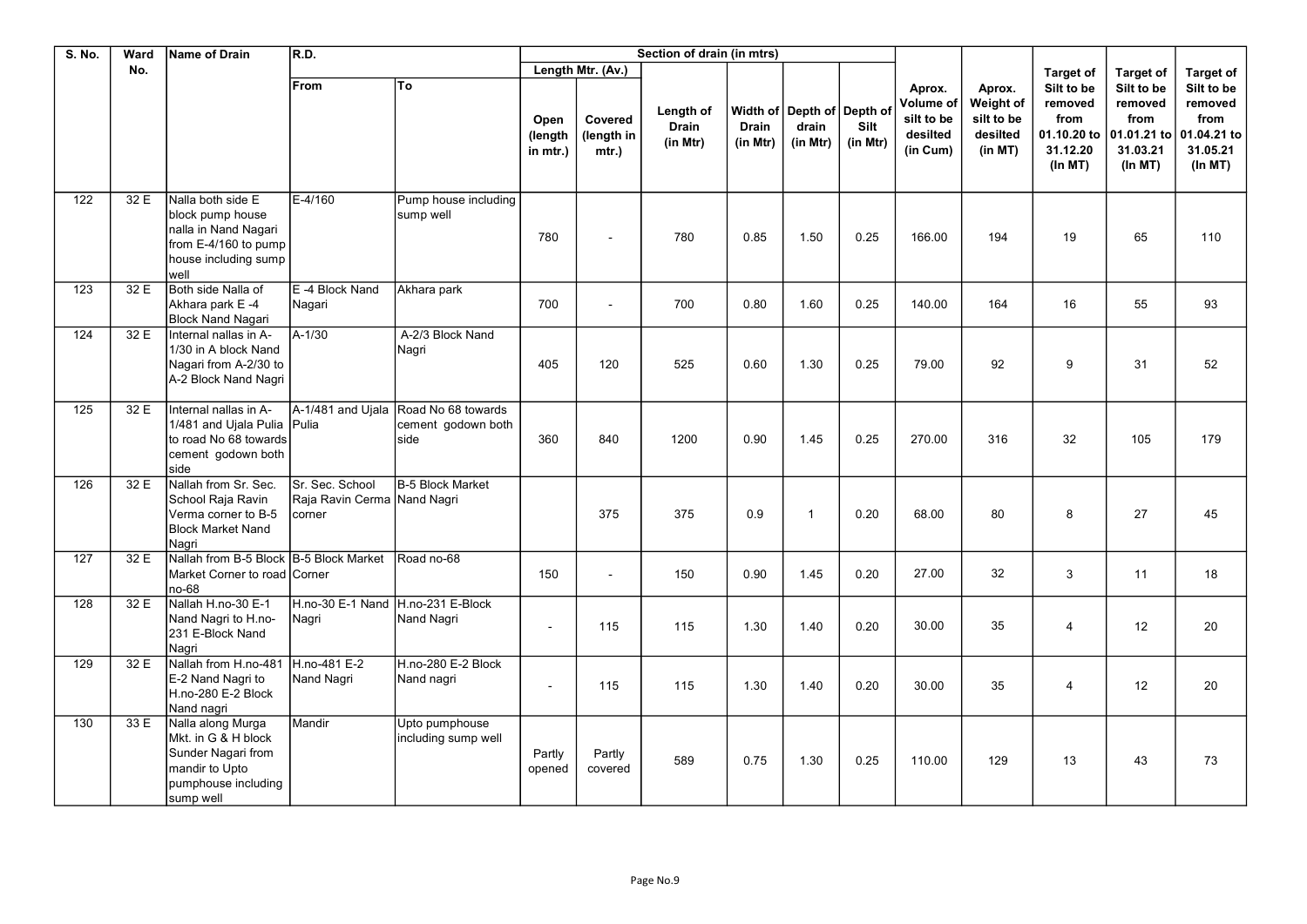| <b>S. No.</b> | Ward | Name of Drain                                                                                                                                                                          | R.D.                                                               |                                                                                                                                                                       |                             |                                | Section of drain (in mtrs)            |                          |                                                 |                  |                                                           |                                                          |                                                                     |                                                                     |                                                                      |
|---------------|------|----------------------------------------------------------------------------------------------------------------------------------------------------------------------------------------|--------------------------------------------------------------------|-----------------------------------------------------------------------------------------------------------------------------------------------------------------------|-----------------------------|--------------------------------|---------------------------------------|--------------------------|-------------------------------------------------|------------------|-----------------------------------------------------------|----------------------------------------------------------|---------------------------------------------------------------------|---------------------------------------------------------------------|----------------------------------------------------------------------|
|               | No.  |                                                                                                                                                                                        |                                                                    |                                                                                                                                                                       |                             | Length Mtr. (Av.)              |                                       |                          |                                                 |                  |                                                           |                                                          | <b>Target of</b>                                                    | <b>Target of</b>                                                    | <b>Target of</b>                                                     |
|               |      |                                                                                                                                                                                        | From                                                               | lTo                                                                                                                                                                   | Open<br>(length<br>in mtr.) | Covered<br>(length in<br>mtr.) | Length of<br><b>Drain</b><br>(in Mtr) | <b>Drain</b><br>(in Mtr) | Width of Depth of Depth of<br>drain<br>(in Mtr) | Silt<br>(in Mtr) | Aprox.<br>Volume of<br>silt to be<br>desilted<br>(in Cum) | Aprox.<br>Weight of<br>silt to be<br>desilted<br>(in MT) | Silt to be<br>removed<br>from<br>01.10.20 to<br>31.12.20<br>(ln MT) | Silt to be<br>removed<br>from<br>01.01.21 to<br>31.03.21<br>(ln MT) | Silt to be<br>removed<br>from<br>01.04.21 to<br>31.05.21<br>(In M T) |
| 131           | 33 E | Nalla in L Block<br>Sunder Nagari from<br>police chowki to L-55<br>Sunder Nagari                                                                                                       | Police chowki                                                      | L-55 Sunder Nagri                                                                                                                                                     | 478                         |                                | 478                                   | 0.95                     | 1.50                                            | 0.25             | 114.00                                                    | 133                                                      | 13                                                                  | 44                                                                  | 75                                                                   |
| 132           | 33 E | nalla in sunder nagari M.C. Primary<br>from M.C. Primary<br>school to Sani bazar<br>mandi along F2<br>sunder nagari                                                                    | school                                                             | Sani bazar mandi<br>along F2 sunder<br>nagari                                                                                                                         | $\blacksquare$              | 254                            | 254                                   | 0.65                     | 1.20                                            | 0.15             | 25.00                                                     | 29                                                       | 3                                                                   | 10                                                                  | 16                                                                   |
| 133           | 52 E | Desilting of nallah in<br>Bhagirathi Vihar from<br>Brijpuri culvert to<br>Drain No.1 in                                                                                                | Brijpuri culvert                                                   | Drain No.1                                                                                                                                                            | 1410                        |                                | 1410                                  | 1.04                     | 1.50                                            | 0.15             | 220.00                                                    | 257                                                      | 26                                                                  | 86                                                                  | 146                                                                  |
| 134           | 52 E | Desilting of nallah in<br>Ambedkar Colony<br>from main road<br>Johripur to Drain no.1<br>in .                                                                                          | Main road Johripur Drain no.1                                      |                                                                                                                                                                       | 278                         |                                | 278                                   | 0.7                      | 1.15                                            | 0.25             | 49.00                                                     | 57                                                       | 6                                                                   | 19                                                                  | 32                                                                   |
| 135           | 52 E | Desilting of nallah<br>from main road Johari Pur along Johari<br>Pur along Johari pur<br>Ext. to block, main<br>road (both side) to<br>Drain no.1 in                                   | Main road Johari<br>pur Ext. to block,<br>main road (both<br>side) | Drain no.1                                                                                                                                                            | 560                         |                                | 560                                   | 0.5                      | 1.30                                            | 0.25             | 63.00                                                     | 74                                                       | $\overline{7}$                                                      | 25                                                                  | 42                                                                   |
| 136           | 53 E | Desilting of nallah<br>along C-block, main<br>road to Ganga Vihar                                                                                                                      | C-block, main<br>Iroad                                             | Ganga Vihar                                                                                                                                                           | 540                         |                                | 540                                   | 0.6                      | 2.00                                            | 0.25             | 81.00                                                     | 95                                                       | 10                                                                  | 32                                                                  | 54                                                                   |
| 137           | 53 E | internal nallah A,B,C<br>& D block to pump<br>house to school block, pump house<br>Ambey Cycle to post<br>office and Kaushik<br>Garment to M.C. Pry.<br>School B-block in<br>Gokulpuri | Internal nallah                                                    | School block, Ambey<br>A,B,C & D block to Cycle to post office<br>and Kaushik Garment<br>to M.C. Pry. School B-<br>block in Gokulpuri<br>W.No.262 Shah.North<br>Zone. | 380                         |                                | 380                                   | 0.55                     | 1.10                                            | 0.25             | 52.00                                                     | 61                                                       | 6                                                                   | 20                                                                  | 35                                                                   |
| 138           | 53 E | nallah from Amar<br>Colony to Loni road<br>flyover                                                                                                                                     | Amar Colony                                                        | Loni road flyover                                                                                                                                                     | 285                         |                                | 285                                   | 0.95                     | 1.50                                            | 0.25             | 68.00                                                     | 80                                                       | 8                                                                   | 27                                                                  | 45                                                                   |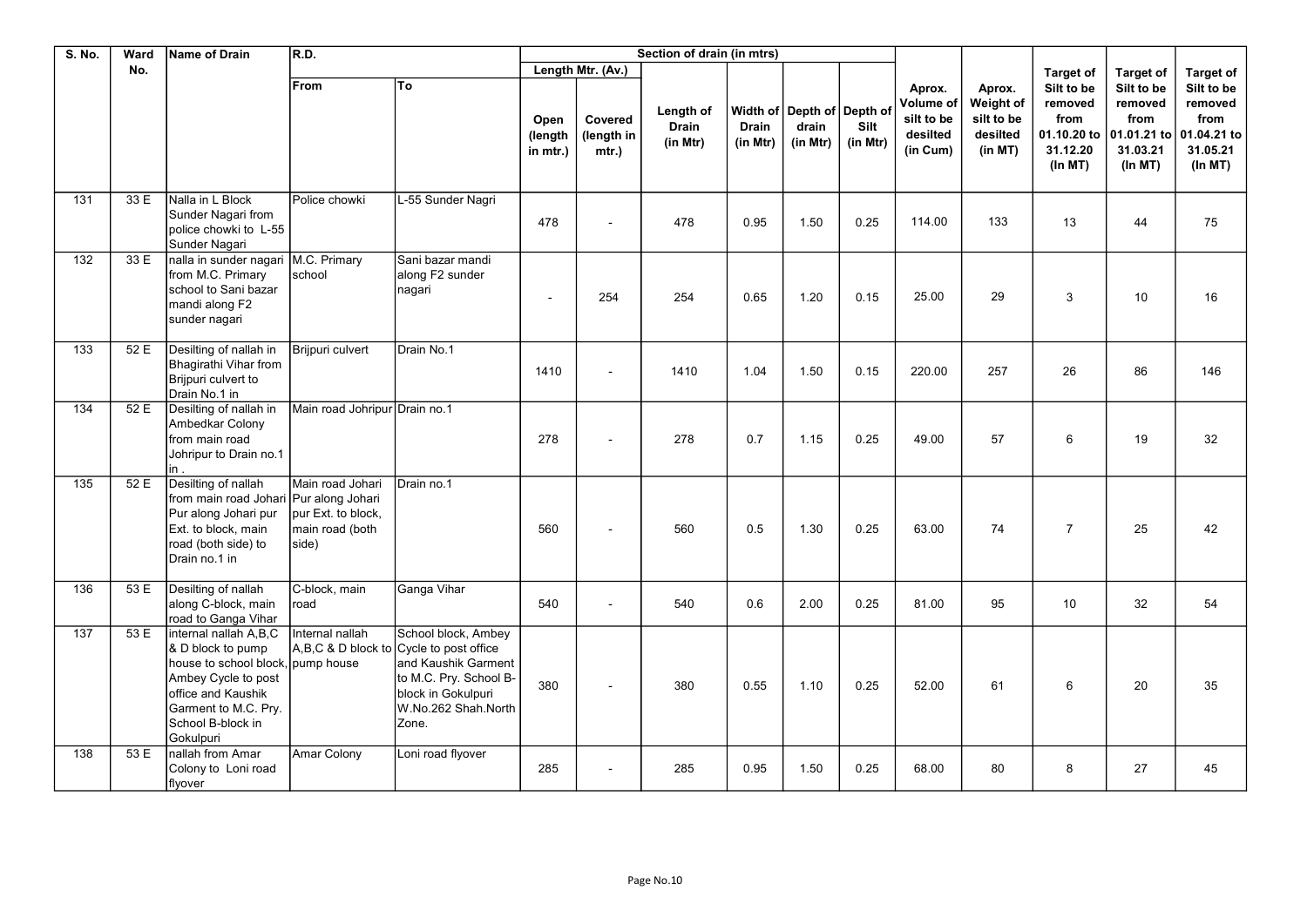| S. No.           | Ward | Name of Drain                                                                                                                | R.D.                         |                                                                             |                             |                               | Section of drain (in mtrs)            |                          |                                                 |                  |                                                           |                                                          |                                                      |                                                                                 |                                                                     |
|------------------|------|------------------------------------------------------------------------------------------------------------------------------|------------------------------|-----------------------------------------------------------------------------|-----------------------------|-------------------------------|---------------------------------------|--------------------------|-------------------------------------------------|------------------|-----------------------------------------------------------|----------------------------------------------------------|------------------------------------------------------|---------------------------------------------------------------------------------|---------------------------------------------------------------------|
|                  | No.  |                                                                                                                              |                              |                                                                             |                             | Length Mtr. (Av.)             |                                       |                          |                                                 |                  |                                                           |                                                          | <b>Target of</b>                                     | <b>Target of</b>                                                                | <b>Target of</b>                                                    |
|                  |      |                                                                                                                              | From                         | To                                                                          | Open<br>(length<br>in mtr.) | Covered<br>(length in<br>mtr. | Length of<br><b>Drain</b><br>(in Mtr) | <b>Drain</b><br>(in Mtr) | Width of Depth of Depth of<br>drain<br>(in Mtr) | Silt<br>(in Mtr) | Aprox.<br>Volume of<br>silt to be<br>desilted<br>(in Cum) | Aprox.<br>Weight of<br>silt to be<br>desilted<br>(in MT) | Silt to be<br>removed<br>from<br>31.12.20<br>(ln MT) | Silt to be<br>removed<br>from<br>01.10.20 to 01.01.21 to<br>31.03.21<br>(ln MT) | Silt to be<br>removed<br>from<br>01.04.21 to<br>31.05.21<br>(ln MT) |
| 139              | 53 E | nallah C-block, jhuggi<br>area along main road store<br>up to Pump house i.e<br>sump well in<br>Gokulpuri                    | Ganesh Medical               | Pump house                                                                  | 508                         |                               | 508                                   | 0.65                     | 1.30                                            | 0.20             | 66.00                                                     | 77                                                       | 8                                                    | 26                                                                              | 44                                                                  |
| 140              | 53 E | nallah along main<br>road Ganga Vihar<br>from dhalao to drain<br>no.1 along A,B,D & F<br>block in Ganga Vihar                | Dhalao                       | drain no.1 along<br>A,B,D & F block in<br>Ganga Vihar                       | 600                         |                               | 600                                   | 0.6                      | 1.00                                            | 0.20             | 72.00                                                     | 84                                                       | 8                                                    | 28                                                                              | 48                                                                  |
| 141              | 53 E | nallah from main road<br>Ganga Vihar to<br>Gokulpur Village<br>W.No.262 Shah.North<br>Zone.                                  | main road Ganga<br>Vihar     | Gokulpur Village                                                            | 340                         |                               | 340                                   | 0.6                      | 1.00                                            | 0.20             | 41.00                                                     | 48                                                       | 5                                                    | 16                                                                              | 27                                                                  |
| $\overline{142}$ | 54 E | Nalla from Shamshan<br>Ghat to Saboli goan<br>bada kuan (Rathore<br>Cement Store)                                            | Shamshan Ghat                | Saboli goan bada<br>kuan (Rathore<br>Cement Store) upto<br>phanne khan more | 1000                        |                               | 1000                                  | 0.6                      | 1.20                                            | 0.25             | 150.00                                                    | 176                                                      | 18                                                   | 59                                                                              | 100                                                                 |
| 143              | 54 E | Nalla along railway<br>line from Saboli<br>Phatak                                                                            | Saboli Phatak                | Wazirabad Road                                                              | 620                         |                               | 620                                   | 1.2                      | 1.30                                            | 0.25             | 186.00                                                    | 218                                                      | 22                                                   | 73                                                                              | 124                                                                 |
| 144              | 55E  | Nalla on both side<br>along Gali No 9 Bank<br>Colony Harsh Vihar<br>dividing road from Jail<br>B/wall to Budh Vihar<br>Chowk | Jail B/wall                  | <b>Budh Vihar Chowk</b>                                                     | 400                         |                               | 400                                   | 0.65                     | 1.10                                            | 0.20             | 52.00                                                     | 61                                                       | 6                                                    | 20                                                                              | 35                                                                  |
| 145              | 55 E | Nalla from P.W.D<br>P/house Harsh Vihar<br>to Jail Boundary wall                                                             | P.W.D P/house<br>Harsh Vihar | Jail Boundary wall                                                          | $\blacksquare$              | 1370                          | 1370                                  | 0.90                     | 2.10                                            | 0.20             | 247.00                                                    | 289                                                      | 29                                                   | 96                                                                              | 164                                                                 |
| 146              | 55 E | Nalla on both side<br>along bank colony<br>Road from Wazirabad<br>road to Kishan Lal<br>Chowk                                | Wazirabad road               | Kishan Lal Chowk                                                            | 960                         |                               | 960                                   | 0.75                     | 1.20                                            | 0.30             | 216.00                                                    | 253                                                      | 25                                                   | 84                                                                              | 143                                                                 |
|                  |      |                                                                                                                              |                              |                                                                             |                             |                               | 19929                                 |                          |                                                 |                  |                                                           | 8391                                                     | 839                                                  | 2797                                                                            | 4755                                                                |
|                  |      |                                                                                                                              |                              |                                                                             |                             |                               | <b>EE-M-II Shahdara North Zone</b>    |                          |                                                 |                  |                                                           |                                                          |                                                      |                                                                                 |                                                                     |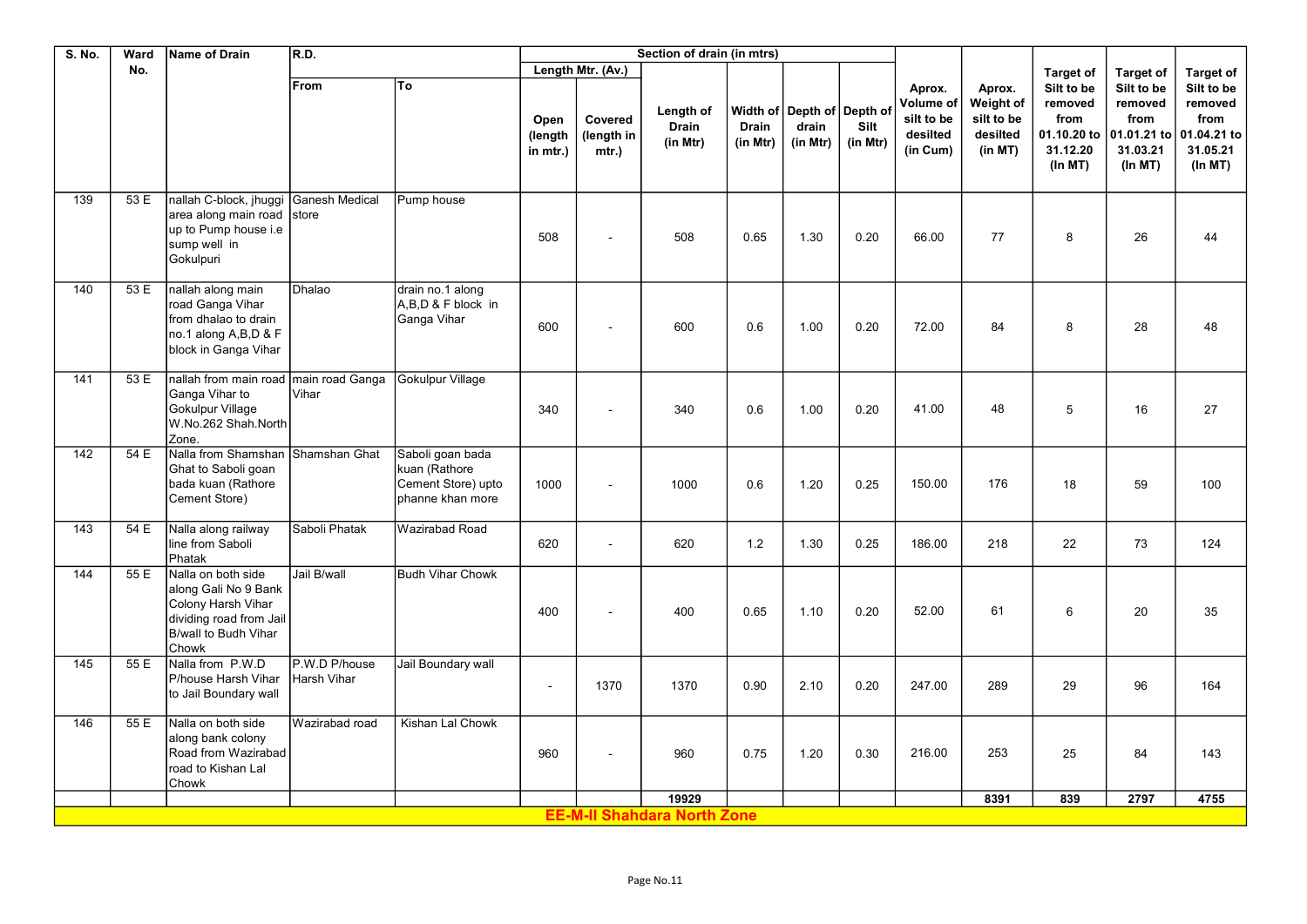| S. No. | Ward | Name of Drain                                                                | R.D.                                     |                                       |                             |                                | Section of drain (in mtrs)            |                          |                                                 |                  |                                                           |                                                          |                                                                      |                                                                          |                                                                     |
|--------|------|------------------------------------------------------------------------------|------------------------------------------|---------------------------------------|-----------------------------|--------------------------------|---------------------------------------|--------------------------|-------------------------------------------------|------------------|-----------------------------------------------------------|----------------------------------------------------------|----------------------------------------------------------------------|--------------------------------------------------------------------------|---------------------------------------------------------------------|
|        | No.  |                                                                              |                                          |                                       |                             | Length Mtr. (Av.)              |                                       |                          |                                                 |                  |                                                           |                                                          | <b>Target of</b>                                                     | <b>Target of</b>                                                         | <b>Target of</b>                                                    |
|        |      |                                                                              | From                                     | To                                    | Open<br>(length<br>in mtr.) | Covered<br>(length in<br>mtr.) | Length of<br><b>Drain</b><br>(in Mtr) | <b>Drain</b><br>(in Mtr) | Width of Depth of Depth of<br>drain<br>(in Mtr) | Silt<br>(in Mtr) | Aprox.<br>Volume of<br>silt to be<br>desilted<br>(in Cum) | Aprox.<br>Weight of<br>silt to be<br>desilted<br>(in MT) | Silt to be<br>removed<br>from<br>01.10.20 to<br>31.12.20<br>(In M T) | Silt to be<br>removed<br>from<br>01.01.21 to<br>31.03.21<br>$(ln$ MT $)$ | Silt to be<br>removed<br>from<br>01.04.21 to<br>31.05.21<br>(ln MT) |
| 147    | 44-E | Gokalpur drain                                                               | Wazirabad<br>road(GOKALPUR<br>DRAIN)     | Culvert near lal Mandir               | 2000.00                     | $\sim$                         | 2000.00                               | 4.20                     | 4.57                                            | 0.24             | 2016                                                      | 2359                                                     | 200                                                                  | 250                                                                      | 1909                                                                |
| 148    | 44-E | Drain Gamri road to<br>Gokalpur drain                                        | Gamri road                               | Gokalpur drain                        | 100.00                      |                                | 100.00                                | 0.70                     | 1.35                                            | 0.34             | 24                                                        | 28                                                       | 10                                                                   | 5                                                                        | 13                                                                  |
| 149    | 47-E | Gokalpur drain from<br>Ivth pusta to Culvert<br>near M.C. Pry. School DRAIN) | lvth pusta<br>(GOKALPUR                  | Culvert near MC Pry.<br>School        | 1984.00                     |                                | 1984.00                               | 4.57                     | 4.57                                            | 0.24             | 2176                                                      | 2546                                                     | 400                                                                  | 450                                                                      | 1696                                                                |
| 150    | 47-E | DrainGali No. 12 X-<br><b>Block Brahmpuri to</b><br>Gokalpur drain           | Gali No. 12 X-<br><b>Block Brahmpuri</b> | Goaklpur drain                        | $\blacksquare$              | 400                            | 400.00                                | 0.90                     | 1.2                                             | 0.34             | 122                                                       | 143                                                      | 20                                                                   | 28                                                                       | 95                                                                  |
| 151    | 47-E | Drain from Gokalpur<br>drain to Khaddey wali<br>Masjid                       | Gokalpur drain                           | khaddey wali masjid                   | $\blacksquare$              | 1000                           | 1000.00                               | 0.60                     | 1.05                                            | 0.34             | 204                                                       | 239                                                      | 20                                                                   | 14                                                                       | 205                                                                 |
| 152    | 47-E | Drain from Gautam<br>Vihar chowk to<br>Gokalpur drain                        | Gautam Vihar<br>chowk                    | Gokalpur drain                        | $\sim$                      | 400                            | 400.00                                | 0.60                     | 1.05                                            | 0.36             | 86                                                        | 101                                                      | 10                                                                   | 11                                                                       | 80                                                                  |
| 153    | 46-E | Drain from Gamri<br>road to Gali No. 1<br>Khaddey wali masjid<br>(RHS)       | Gamri road to                            | Gali No.1 Khadey wali<br>masjic (RHS) | $\sim$                      | 900                            | 900.00                                | 0.60                     | 1.05                                            | 0.20             | 108                                                       | 126                                                      | 10                                                                   | 31                                                                       | 85                                                                  |
| 154    | 46-E | Drain from Gamri<br>road to Gali no.<br>1Brahmpuri (LHS)                     | Gamri road to                            | Gali No.1Brahmpuri<br>(LHS)           | $\blacksquare$              | 600                            | 600.00                                | 0.60                     | 1.05                                            | 0.20             | 72                                                        | 84                                                       | 12                                                                   | $\overline{7}$                                                           | 65                                                                  |
| 155    | 45-E | Drain from Main<br>market Bhaianpura<br>gali no. 14 to<br>Wazirabad road RHS | Main Mkt.<br>Bhajanpura gali<br>no. 14   | Wazirabad road RHS                    | $\overline{\phantom{a}}$    | 400                            | 400                                   | 0.60                     | 1.2                                             | 0.15             | 36                                                        | 42                                                       | 5                                                                    | $\overline{7}$                                                           | 30                                                                  |
| 156    | 45-E | Drain from B-1 Block<br>Yamuna Vihar to B-3<br><b>Block Yamuna Vihar</b>     | B-1 Yamuna Vihar                         | B-3 yamuna Vihar<br><b>RHS</b>        | $\blacksquare$              | 660                            | 660                                   | 1.00                     | 2                                               | 0.15             | 99                                                        | 116                                                      | 10                                                                   | 26                                                                       | 80                                                                  |
| 157    | 45-E | Drain from B-4 Block<br>Dividing road to S.S.<br>School Yamuna Vihar         | B-4 Dividing road                        | S.S. School Yamuna<br>vihar           | $\blacksquare$              | 650                            | 650                                   | 1.00                     | 1.8                                             | 0.15             | 98                                                        | 114                                                      | 15                                                                   | 24                                                                       | 75                                                                  |
| 158    | 45-E | Drain from Sachdeva<br>Marriage home to<br>Bhajanpura pump<br>house          | Sachdeva<br>Marriage home                | Bhajanpura Pump<br>house              | $\overline{a}$              | 380                            | 380                                   | 0.90                     | 2.15                                            | 0.15             | 51                                                        | 60                                                       | 10                                                                   | 10                                                                       | 40                                                                  |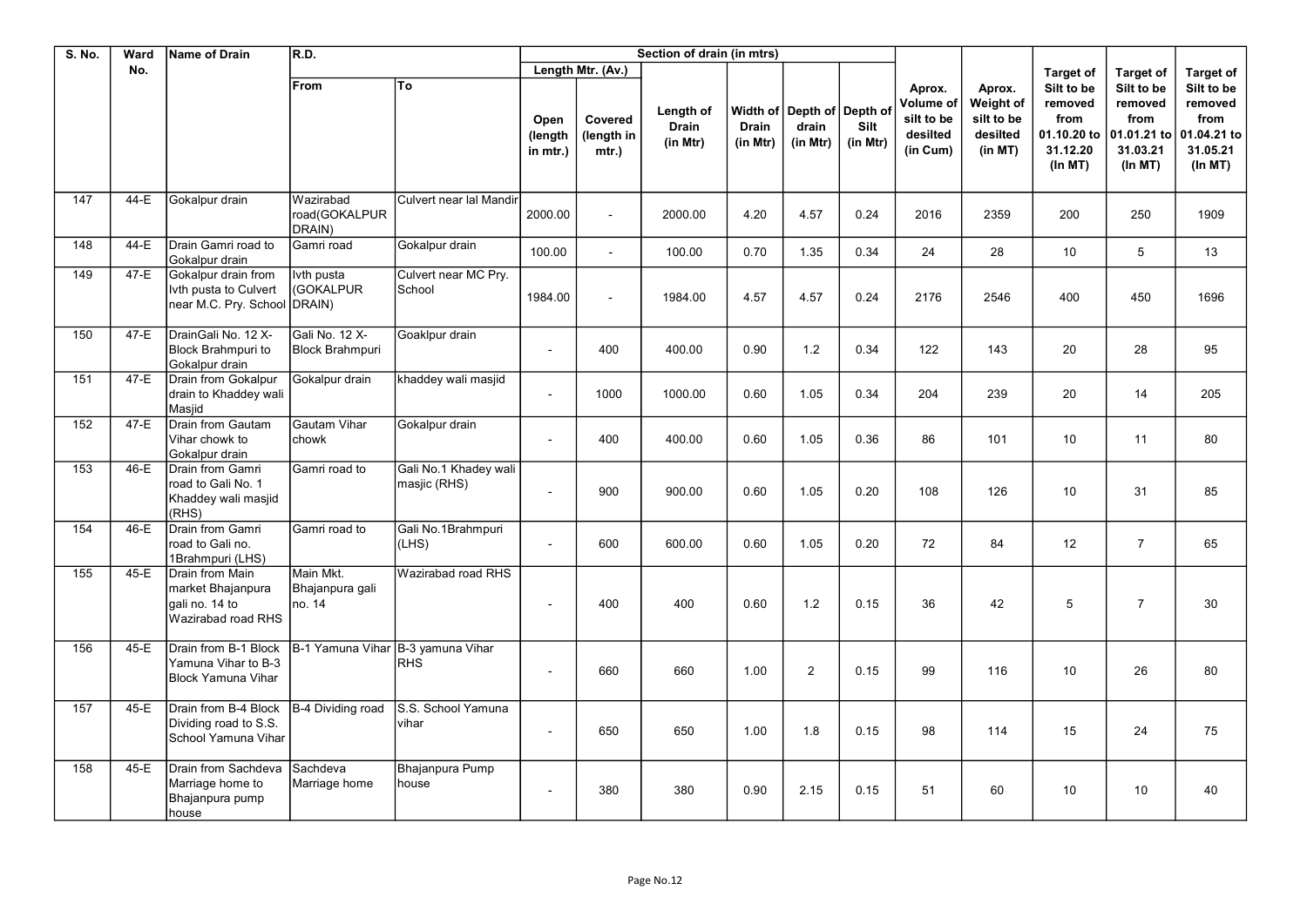| <b>S. No.</b> | Ward   | Name of Drain                                                                                             | R.D.                                               |                                                           | Section of drain (in mtrs)  |                                |                                       |                          |                                                 |                  |                                                           |                                                          |                                                      |                                                                                 |                                                                      |
|---------------|--------|-----------------------------------------------------------------------------------------------------------|----------------------------------------------------|-----------------------------------------------------------|-----------------------------|--------------------------------|---------------------------------------|--------------------------|-------------------------------------------------|------------------|-----------------------------------------------------------|----------------------------------------------------------|------------------------------------------------------|---------------------------------------------------------------------------------|----------------------------------------------------------------------|
|               | No.    |                                                                                                           |                                                    |                                                           |                             | Length Mtr. (Av.)              |                                       |                          |                                                 |                  |                                                           |                                                          | <b>Target of</b>                                     | <b>Target of</b>                                                                | <b>Target of</b>                                                     |
|               |        |                                                                                                           | From                                               | To                                                        | Open<br>(length<br>in mtr.) | Covered<br>(length in<br>mtr.) | Length of<br><b>Drain</b><br>(in Mtr) | <b>Drain</b><br>(in Mtr) | Width of Depth of Depth of<br>drain<br>(in Mtr) | Silt<br>(in Mtr) | Aprox.<br>Volume of<br>silt to be<br>desilted<br>(in Cum) | Aprox.<br>Weight of<br>silt to be<br>desilted<br>(in MT) | Silt to be<br>removed<br>from<br>31.12.20<br>(ln MT) | Silt to be<br>removed<br>from<br>01.10.20 to 01.01.21 to<br>31.03.21<br>(ln MT) | Silt to be<br>removed<br>from<br>01.04.21 to<br>31.05.21<br>(In M T) |
| 159           | 45-E   | Drain from dividing<br>road to C-10 Nursery<br>Yamuna Vihar                                               | Dividing road                                      | C-10 Nursery Yamuna<br>Vihar                              |                             | 535                            | 535                                   | 0.60                     | 1.1                                             | 0.15             | 48                                                        | 56                                                       | 10                                                   | 6                                                                               | 40                                                                   |
| 160           | 45-E   | Drain from Bhagat<br>Singh Pump house to Pump house<br>C-12, Yamuna Vihar<br>Shiv Shakti mandir           | Bhagat Singh                                       | C-12 Yamuna Vihar<br>shiv Shakti mandir                   |                             | 692                            | 692                                   | 0.90                     | 2.5                                             | 0.15             | 93                                                        | 109                                                      | 15                                                   | 14                                                                              | 80                                                                   |
| 161           | 56-E   | Drain from Patel road<br>from Patel chowk to<br>Harizan Basti gali no.<br>1 Pucca road in ward<br>no. 265 | Patel road from<br>Patel chowk                     | Harizan Basti gali no.<br>1 Pucca road in ward<br>no. 265 |                             | 400                            | 400                                   | 0.63                     | 1.3                                             | 0.30             | 76                                                        | 88                                                       | 10                                                   | 18                                                                              | 60                                                                   |
| 162           | 56-E   | Drain Karawal Nagar<br>road from Shiv Vihar<br>Tiraha                                                     | Karawal Nagar<br>Iroad from Shiv<br>Vihar Tiraha   | Karawal Nagar RHS in<br>ward no. 265                      | 1000                        | $\mathbf{r}$                   | 1000                                  | 0.90                     | 1.5                                             | 0.30             | 270                                                       | 316                                                      | 40                                                   | 26                                                                              | 250                                                                  |
| 163           | 56-E   | Drain Shiv Vihar<br>Tiraha                                                                                | Shiv Vihar Tiraha<br>from Karawal<br>nagar         | Flood drain in ward<br>no. 265                            | 175                         | $\blacksquare$                 | 175                                   | 0.90                     | 2                                               | 0.30             | 47                                                        | 55                                                       | 5                                                    | 10                                                                              | 40                                                                   |
| 164           | 57-E   | Drain 33' road from<br><b>Karawal Nagar</b>                                                               | 33' road from<br>Karawal Nagar<br>road             | Hanuman Chowk LHS                                         | 690                         | $\blacksquare$                 | 690                                   | 0.75                     | 1.5                                             | 0.30             | 155                                                       | 182                                                      | 10                                                   | 22                                                                              | 150                                                                  |
| 165           | 57-E   | Drain Industrial area<br>Nalla from Karawal<br>Nagar road                                                 | Industrial area Nall<br>from Karawal<br>Nagar road | Upto Mukhiya market<br>one side                           | 250                         |                                | 250                                   | 0.60                     | 1.2                                             | 0.30             | 45                                                        | 53                                                       | 5                                                    | 8                                                                               | 40                                                                   |
| 166           | 57-E   | Drain Brijpuri road<br>from gali no.1 to shiv<br>Vihar Tiraha                                             | Brijpuri road from<br>qali no.1                    | Shiv Vihar Tiraha<br>Baboo Nagar LHS                      | $\sim$                      | 450                            | 450                                   | 0.90                     | $\overline{2}$                                  | 0.30             | 122                                                       | 142                                                      | 15                                                   | 17                                                                              | 110                                                                  |
| 167           | $57-E$ | Drain Karawal Nagar<br>road from Shiv Vihar<br>Tiraha to Mukhiya<br>market                                | Karawal Nagar<br>road from Shiv<br>İVihar Tiraha   | Mukhiya market one<br>side LHS                            | 1350                        | $\mathbf{r}$                   | 1350                                  | 0.90                     | 1.5                                             | 0.30             | 365                                                       | 426                                                      | 12                                                   | 94                                                                              | 320                                                                  |
| 168           | 57-E   | Drain from Karawal<br>Nagar road from<br>Dayalpur 33' feet road Dayalpur 33' feet                         | Karawal Nagar<br>road from<br>road                 | Karawal Nagar upto<br>firni road RHS                      | 1100                        |                                | 1100                                  | 0.60                     | 1.5                                             | 0.30             | 198                                                       | 232                                                      | 40                                                   | 12                                                                              | 180                                                                  |
| 169           | 59-E   | Drain Karawal Nagar<br>road from Chand<br>bagh culvert to<br>Sherpur Chowk                                | Karawal Nagar<br>road from Chand<br>İbaɑh culvert  | Sherpur chowk RHS<br>in ward no. 267                      |                             | 800                            | 800                                   | 1.50                     | 1.5                                             | 0.30             | 360                                                       | 421                                                      | 20                                                   | 40                                                                              | 361                                                                  |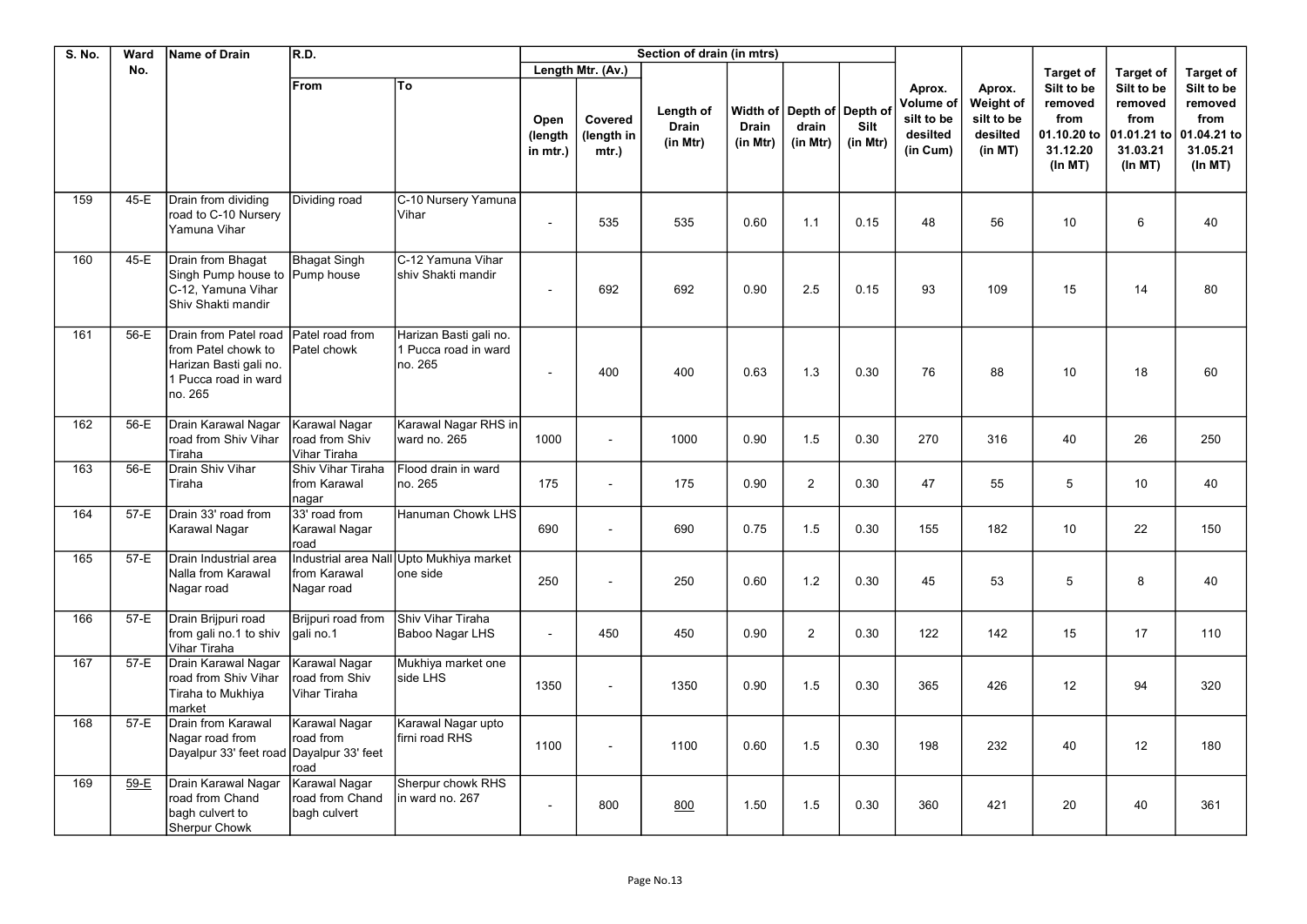| <b>S. No.</b> | Ward   | <b>Name of Drain</b>                                                         | R.D.                                        | Section of drain (in mtrs)                          |                             |                                |                                       |                          |                                                   |                  |                                                           |                                                          |                                                                     |                                                                     |                                                                     |
|---------------|--------|------------------------------------------------------------------------------|---------------------------------------------|-----------------------------------------------------|-----------------------------|--------------------------------|---------------------------------------|--------------------------|---------------------------------------------------|------------------|-----------------------------------------------------------|----------------------------------------------------------|---------------------------------------------------------------------|---------------------------------------------------------------------|---------------------------------------------------------------------|
|               | No.    |                                                                              |                                             |                                                     |                             | Length Mtr. (Av.)              |                                       |                          |                                                   |                  |                                                           |                                                          | <b>Target of</b>                                                    | <b>Target of</b>                                                    | <b>Target of</b>                                                    |
|               |        |                                                                              | From                                        | To                                                  | Open<br>(length<br>in mtr.) | Covered<br>(length in<br>mtr.) | Length of<br><b>Drain</b><br>(in Mtr) | <b>Drain</b><br>(in Mtr) | Width of  Depth of  Depth of<br>drain<br>(in Mtr) | Silt<br>(in Mtr) | Aprox.<br>Volume of<br>silt to be<br>desilted<br>(in Cum) | Aprox.<br>Weight of<br>silt to be<br>desilted<br>(in MT) | Silt to be<br>removed<br>from<br>01.10.20 to<br>31.12.20<br>(ln MT) | Silt to be<br>removed<br>from<br>01.01.21 to<br>31.03.21<br>(ln MT) | Silt to be<br>removed<br>from<br>01.04.21 to<br>31.05.21<br>(ln MT) |
| 170           | 59-E   | Drain 25' road from<br>Sanjay chowk road to<br>Fauzi market                  | 25' road from<br>Sanjay chowk<br>road       | Fauzi market in ward<br>no. 267                     | 750                         |                                | 750                                   | 0.90                     | 1.25                                              | 0.30             | 203                                                       | 237                                                      | 20                                                                  | 12                                                                  | 205                                                                 |
| 171           | 59-E   | Drain Karawal Nagar<br>road from Sherpur<br>chowk up to 33 feet<br>road      | Karawal Nagar<br>road from Sherpur<br>chowk | Upto 33 feet road                                   | $\blacksquare$              | 590                            | 590                                   | 1.50                     | 1.5                                               | 0.30             | 266                                                       | 311                                                      | 24                                                                  | 77                                                                  | 210                                                                 |
| 172           | 59-E   | Drain from 33' road<br>from 25' road chowk<br>to Gali No. 1 Nehru<br>Vihar   | 33' road from 25'<br>road chowk             | Gali No. 1 Nehru Vihar                              | 800                         |                                | 800                                   | 0.70                     | 1.2                                               | 0.30             | 168                                                       | 197                                                      | 10                                                                  | 40                                                                  | 147                                                                 |
| 173           | 59-E   | Drain from Gali No. 6<br>from 25' road to<br>Escape drain in ward<br>no. 267 | road                                        | Gali No. 6 from 25' Escape drain in ward<br>no. 267 | $\sim$                      | 300                            | 300                                   | 1.20                     | 1.5                                               | 0.25             | 90                                                        | 105                                                      | 10                                                                  | 30                                                                  | 65                                                                  |
| 174           | 59-E   | Drain Gali No. 8 from<br>25' road to Escape<br>drain                         | Gali No. 8 from 25'<br>road                 | Escape drain in ward<br>no. 267                     | $\sim$                      | 300                            | 300                                   | 1.20                     | 1.5                                               | 0.25             | 90                                                        | 105                                                      | 20                                                                  | 15                                                                  | 70                                                                  |
| 175           | 58-E   | Drain Brijpuri road<br>from escape drain                                     | Brijpuri road from<br>escape drain          | Escape drain in ward<br>no. 268                     | 600                         |                                | 600                                   | 1.20                     | 1.5                                               | 0.34             | 245                                                       | 286                                                      | 24                                                                  | 20                                                                  | 242                                                                 |
| 176           | 58-E   | Drain Brijpuri road<br>from escape drain to<br>Gali no. 1 Mustafabad         | Brijpuri road from<br>escape drain          | Gali No. 1 Mustafabad<br>in ward no. 268            | 814                         |                                | 814                                   | 1.20                     | 1.6                                               | 0.34             | 332                                                       | 389                                                      | 35                                                                  | 4                                                                   | 350                                                                 |
| 177           | 58-E   | Drain 33' road from<br>Brijpuri road to 25'<br>Chowk                         | 33' road from<br>Brijpuri road              | 25' chowk LHS ward<br>no. 268                       | 615                         |                                | 615                                   | 0.60                     | 1.25                                              | 0.34             | 125                                                       | 147                                                      | 10                                                                  | 17                                                                  | 120                                                                 |
| 178           | $58-E$ | Drain 33' road from<br>Brijpuri road to 25'<br>chowk                         | 33' road from<br>Brijpuri road              | 25' chowk RHS in<br>ward no. 268                    | 615                         |                                | 615                                   | 0.6                      | 1.25                                              | 0.36             | 133                                                       | 155                                                      | 15                                                                  | 20                                                                  | 120                                                                 |
|               |        |                                                                              |                                             |                                                     |                             |                                | 22300                                 |                          |                                                   |                  |                                                           | 9971                                                     | 1072                                                                | 1366                                                                | 7533                                                                |
|               |        |                                                                              |                                             |                                                     |                             |                                | <b>EE-M-III Shahdara North Zone</b>   |                          |                                                   |                  |                                                           |                                                          |                                                                     |                                                                     |                                                                     |
| 179           | 36E    | Hardevparl nalla from<br>Hardevpuri to LIG<br>Flats.                         | Hardevpuri                                  | LIG Flats.                                          | 740                         | $\sim$                         | 740                                   | 0.9                      | 1.5                                               | 0.1              | 66.6                                                      | 79                                                       | 13                                                                  | 38                                                                  | 27                                                                  |
| 180           | 37E    | SSBL drian from<br>Natthu Colony<br>Railway Crossimg to<br>Hanuman Phatak    | Natthu Colony<br>Railway Crossimg           | Hanuman Phatak                                      | 577                         |                                | 577                                   | 6                        | 1.8                                               | 0.35             | 1211.7                                                    | 1430                                                     | 242                                                                 | 364                                                                 | 824                                                                 |
| 181           | 37E    | Nalla along East<br>nathu Colony in C-<br>27E                                | Nathu Colony<br>railway line                | Gali no. 15 Nathu<br>Colony                         | 400                         | $\Omega$                       | 400                                   | 0.6                      | 1.5                                               | 0.15             | 36                                                        | 42                                                       | $\overline{7}$                                                      | 11                                                                  | 24                                                                  |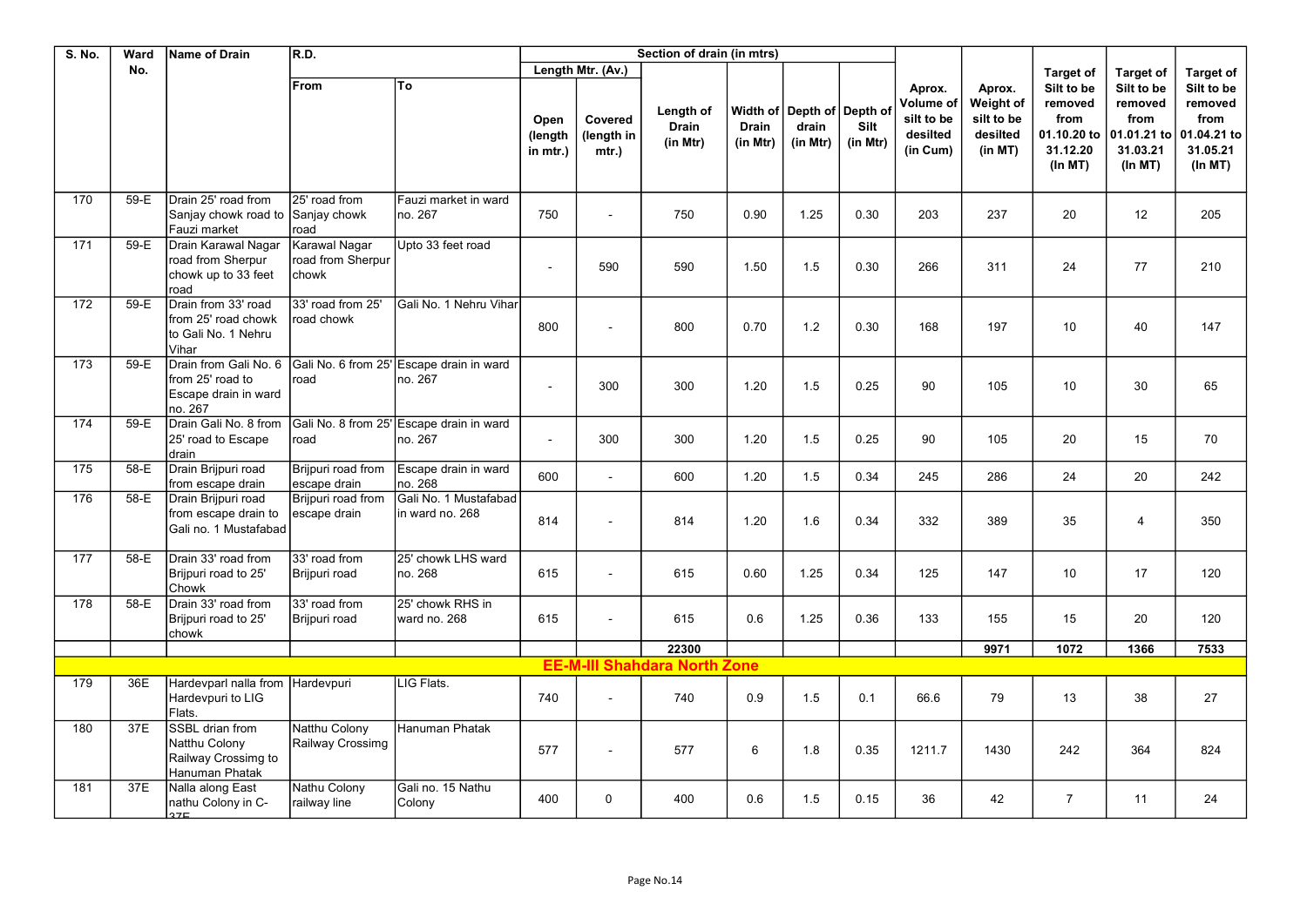| <b>S. No.</b> | Ward | Name of Drain                                                                                                                 | R.D.                                 | Section of drain (in mtrs)                        |                             |                                |                                       |                   |                                                 |                  |                                                           |                                                          |                                                                     |                                                                      |                                                                     |
|---------------|------|-------------------------------------------------------------------------------------------------------------------------------|--------------------------------------|---------------------------------------------------|-----------------------------|--------------------------------|---------------------------------------|-------------------|-------------------------------------------------|------------------|-----------------------------------------------------------|----------------------------------------------------------|---------------------------------------------------------------------|----------------------------------------------------------------------|---------------------------------------------------------------------|
|               | No.  |                                                                                                                               |                                      |                                                   |                             | Length Mtr. (Av.)              |                                       |                   |                                                 |                  |                                                           |                                                          | <b>Target of</b>                                                    | <b>Target of</b>                                                     | <b>Target of</b>                                                    |
|               |      |                                                                                                                               | From                                 | To                                                | Open<br>(length<br>in mtr.) | Covered<br>(length in<br>mtr.) | Length of<br><b>Drain</b><br>(in Mtr) | Drain<br>(in Mtr) | Width of Depth of Depth of<br>drain<br>(in Mtr) | Silt<br>(in Mtr) | Aprox.<br>Volume of<br>silt to be<br>desilted<br>(in Cum) | Aprox.<br>Weight of<br>silt to be<br>desilted<br>(in MT) | Silt to be<br>removed<br>from<br>01.10.20 to<br>31.12.20<br>(ln MT) | Silt to be<br>removed<br>from<br>01.01.21 to<br>31.03.21<br>(In M T) | Silt to be<br>removed<br>from<br>01.04.21 to<br>31.05.21<br>(ln MT) |
| 182           | 38E  | 52 cusec drain from<br>Mandoli Rd. to Ioni<br>Rd.                                                                             | Mandoli Rd.                          | Ioni Rd.                                          | 30                          |                                | 30                                    | 4.2               | 3.6                                             | 0.4              | 50.4                                                      | 59                                                       | 10                                                                  | 15                                                                   | 34                                                                  |
| 183           | 38E  | Covered drain from<br>Loni road to Mother<br>Dairy kabool Nagar                                                               | Loni road                            | Mother Dairy kabool<br>Nagar                      | $\blacksquare$              | 270                            | 270                                   | 0.6               | 1.2                                             | 0.1              | 16.2                                                      | 19                                                       | 3                                                                   | 5                                                                    | 11                                                                  |
| 184           | 38E  | Covered drain from<br>1/143 Sri Ram nagar<br>to Shri Ram Nagar<br>pump house internal<br>nalla                                | 1/143 Sri Ram<br> nagar              | Shri Ram Nagar pump<br>house internal nalla       | $\blacksquare$              | 400                            | 400                                   | 1.2               | 1.8                                             | 0.1              | 48                                                        | 57                                                       | 10                                                                  | 14                                                                   | 33                                                                  |
| 185           | 38E  | Moti Ram road nalla<br>from loni road pump<br>house to mandoli<br>road dhalao                                                 | loni road pump<br>house              | mandoli road dhalao                               | $\blacksquare$              | 190                            | 190                                   | 1.3               | 1.8                                             | 0.12             | 29.64                                                     | 35                                                       | 6                                                                   | 9                                                                    | 20                                                                  |
| 186           | 39E  | Chintamani pond<br>drain from the point<br>near power station to<br>the jali behind Zonal<br>Office                           | The point near<br>power station      | the jali behind Zonal<br>Office                   | 460                         |                                | 460                                   | 1.9               | 2.1                                             | 0.15             | 131.1                                                     | 155                                                      | 26                                                                  | 39                                                                   | 89                                                                  |
| 187           | 39E  | Mochi Mkt. drain from<br>Ravi Dass Mandir to<br>Kabristan Culvert                                                             | Ravi Dass Mandir                     | Drain No.1                                        | $\sim$                      | 310                            | 310                                   | 1.5               | 1.6                                             | 0.15             | 69.75                                                     | 82                                                       | 14                                                                  | 21                                                                   | 47                                                                  |
| 188           | 39E  | Naveen Shahdara<br>Nalla at G.T Road to<br>pump house naveen<br>Shahdara                                                      | G.T Road                             | pump house naveen<br>Shahdara                     | $\sim$                      | 700                            | 700                                   | 1.2               | 0.6                                             | 0.1              | 84                                                        | 99                                                       | 17                                                                  | 25                                                                   | 57                                                                  |
| 189           | 39E  | Khajoor wala nalla (<br>Covered drain)<br>Naveen Shah. From<br>gali No.2 West<br>Rohtash Nagar to<br>Naveen Shadara<br>drain. | gali No.2 West<br>Rohtash Nagar      | Naveen Shadara<br>drain.                          | $\sim$                      | 675                            | 675                                   | 0.75              | 1.5                                             | 0.15             | 75.9375                                                   | 90                                                       | 15                                                                  | 23                                                                   | 52                                                                  |
| 190           | 39E  | Punchsheel Garden<br>nalla along sarovar<br>marg to the jail opp.<br>Muskan Restaurent<br>on 65 No. road                      | H.No.1/11670<br>Naveen Shahdara      | the jail opp. Muskan<br>Restaurent on 65'<br>road | 130                         |                                | 130                                   | $\mathbf{1}$      | 1.43                                            | 0.15             | 19.5                                                      | 23                                                       | $\overline{2}$                                                      | $\overline{2}$                                                       | 19                                                                  |
| 191           | 39E  | Kabootar market<br>drain from Mochi mkt.<br>Drain (near kabristan)<br>to masjid                                               | Mochi mkt. Drain<br>(near kabristan) | Police booth.                                     | 155                         |                                | 155                                   | 0.8               | 1.15                                            | 0.2              | 24.8                                                      | 29                                                       | 5                                                                   | 8                                                                    | 16                                                                  |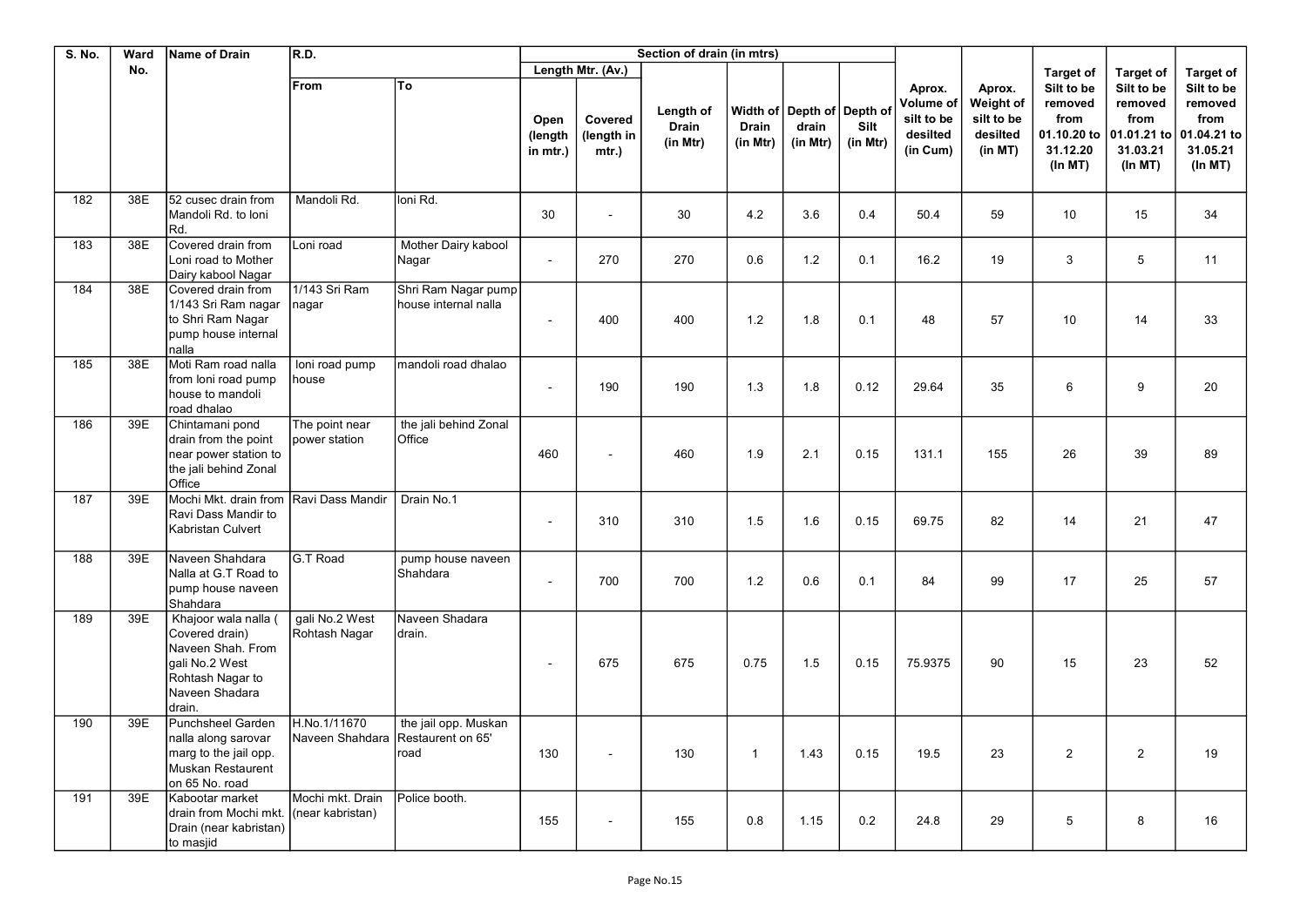| S. No. | Ward | Name of Drain                                                                         | R.D.                                                  | Section of drain (in mtrs)               |                             |                                |                                       |                          |                                                 |                  |                                                           |                                                          |                                                                     |                                                                     |                                                                     |
|--------|------|---------------------------------------------------------------------------------------|-------------------------------------------------------|------------------------------------------|-----------------------------|--------------------------------|---------------------------------------|--------------------------|-------------------------------------------------|------------------|-----------------------------------------------------------|----------------------------------------------------------|---------------------------------------------------------------------|---------------------------------------------------------------------|---------------------------------------------------------------------|
|        | No.  |                                                                                       |                                                       |                                          | Length Mtr. (Av.)           |                                |                                       |                          |                                                 |                  |                                                           |                                                          | <b>Target of</b>                                                    | <b>Target of</b>                                                    | <b>Target of</b>                                                    |
|        |      |                                                                                       | From                                                  | To                                       | Open<br>(length<br>in mtr.) | Covered<br>(length in<br>mtr.) | Length of<br><b>Drain</b><br>(in Mtr) | <b>Drain</b><br>(in Mtr) | Width of Depth of Depth of<br>drain<br>(in Mtr) | Silt<br>(in Mtr) | Aprox.<br>Volume of<br>silt to be<br>desilted<br>(in Cum) | Aprox.<br>Weight of<br>silt to be<br>desilted<br>(in MT) | Silt to be<br>removed<br>from<br>01.10.20 to<br>31.12.20<br>(ln MT) | Silt to be<br>removed<br>from<br>01.01.21 to<br>31.03.21<br>(ln MT) | Silt to be<br>removed<br>from<br>01.04.21 to<br>31.05.21<br>(ln MT) |
| 192    | 48E  | Nalla from C-12,<br>Pump House to Priya<br>Panchvati Yamuna<br>Vihar C-11/8.          | C-12, Pump<br>House                                   | Priya Panchvati<br>Yamuna Vihar C-11/8.  | $\blacksquare$              | 490                            | 490                                   | 0.65                     | 1.8                                             | 0.15             | 58                                                        | 68                                                       | 12                                                                  | 17                                                                  | 39                                                                  |
| 193    | 48E  | Nalla from Mohanpuri Mohanpuri school<br>school to gali no.16<br>vijay park main road |                                                       | gali no.16 vijay park<br>main road       | 335                         |                                | 335                                   | 0.6                      | 1.2                                             | 0.15             | 30.15                                                     | 36                                                       | $\overline{7}$                                                      | 10                                                                  | 19                                                                  |
| 194    | 48E  | Nalla from Shivaji<br>road to Gamri pump<br>house, North Ghonda                       | Shivaji road                                          | Gamri pump house                         | 380                         |                                | 380                                   | $\mathbf{1}$             | 1.8                                             | 0.15             | 105                                                       | 124                                                      | 21                                                                  | 32                                                                  | 71                                                                  |
| 195    | 48E  | Nalla from gali no. 16<br>Vijay park to Road<br>No. 66.                               | gali no. 16, Vijay<br>park                            | Road no. 66                              | 344                         |                                | 344                                   | 0.76                     | 2.44                                            | 0.15             | 39.216                                                    | 46                                                       | 8                                                                   | 11                                                                  | 27                                                                  |
| 196    | 49E  | Kardam Marg nalla<br>from Ambedakar<br>Chowk to Drain No.<br>1. Kardam Puri.          | Ambedakar<br>Chowk                                    | Drain No. 1,<br>Kardampuri               | 340                         |                                | 340                                   | 0.6                      | 1.2                                             | 0.2              | 40.8                                                      | 48                                                       | 6                                                                   | 9                                                                   | 33                                                                  |
| 197    | 50E  | 52 cusec drain from<br>Loni Road to<br>Babarpur Road                                  | Loni road                                             | Babarpur culvert                         | 100                         | $\sim$                         | 100                                   | 6                        | 3.6                                             | 0.3              | 180                                                       | 212                                                      | 36                                                                  | 54                                                                  | 122                                                                 |
| 198    | 51E  | 52 cusec drain from<br>drain No.1 to<br><b>Babarpur Road</b>                          | Babarpur culvert                                      | Drain No. 1                              | 40                          | $\sim$                         | 40                                    | 6                        | 4.5                                             | 0.3              | 72                                                        | 85                                                       | 14                                                                  | 17                                                                  | 54                                                                  |
| 199    | 51E  | Drain from M.I office.<br>New Zafrabad to 52<br>Cusec drain.                          | M.I office, New<br>Zafrabad.                          | 52 Cusec drain                           | 285                         |                                | 285                                   | 0.7                      | 1.2                                             | 0.12             | 23.94                                                     | 28                                                       | $\,$ 5 $\,$                                                         | 8                                                                   | 15                                                                  |
| 200    | 51E  | Drain from Gulati Tent<br>House, New<br>Zafrabad to 52 Cusec<br>drain.                | Gulati Tent House 52 Cusec drain.<br>New Zafrabad     |                                          | 180                         |                                | 180                                   | 0.5                      | 1.2                                             | 0.15             | 13.5                                                      | 16                                                       | 3                                                                   | 5                                                                   | 8                                                                   |
| 201    | 51E  | Drain opp. BSES<br>office DDA colony<br>New Zafrabad to 52<br>Cusec drain.            | opp. BSES office<br><b>DDA</b> colony New<br>Zafrabad | 52 Cusec drain.                          | 180                         |                                | 180                                   | 0.7                      | 1.1                                             | 0.15             | 18.9                                                      | 22                                                       | $\overline{2}$                                                      | 4                                                                   | 16                                                                  |
| 202    | 51E  | Drain from 52 cusec<br>to pt. near H.No. B-<br>64, Sudama Puri Ext.                   | 52 cusec                                              | pt. near H.No. B-64,<br>Sudama Puri Ext. | 125                         |                                | 125                                   | 0.55                     | 1.2                                             | 0.15             | 10.3125                                                   | 12                                                       | 3                                                                   | 4                                                                   | 5                                                                   |
|        |      |                                                                                       |                                                       |                                          |                             |                                | 7836                                  |                          |                                                 |                  |                                                           | 2897                                                     | 488                                                                 | 744                                                                 | 1665                                                                |